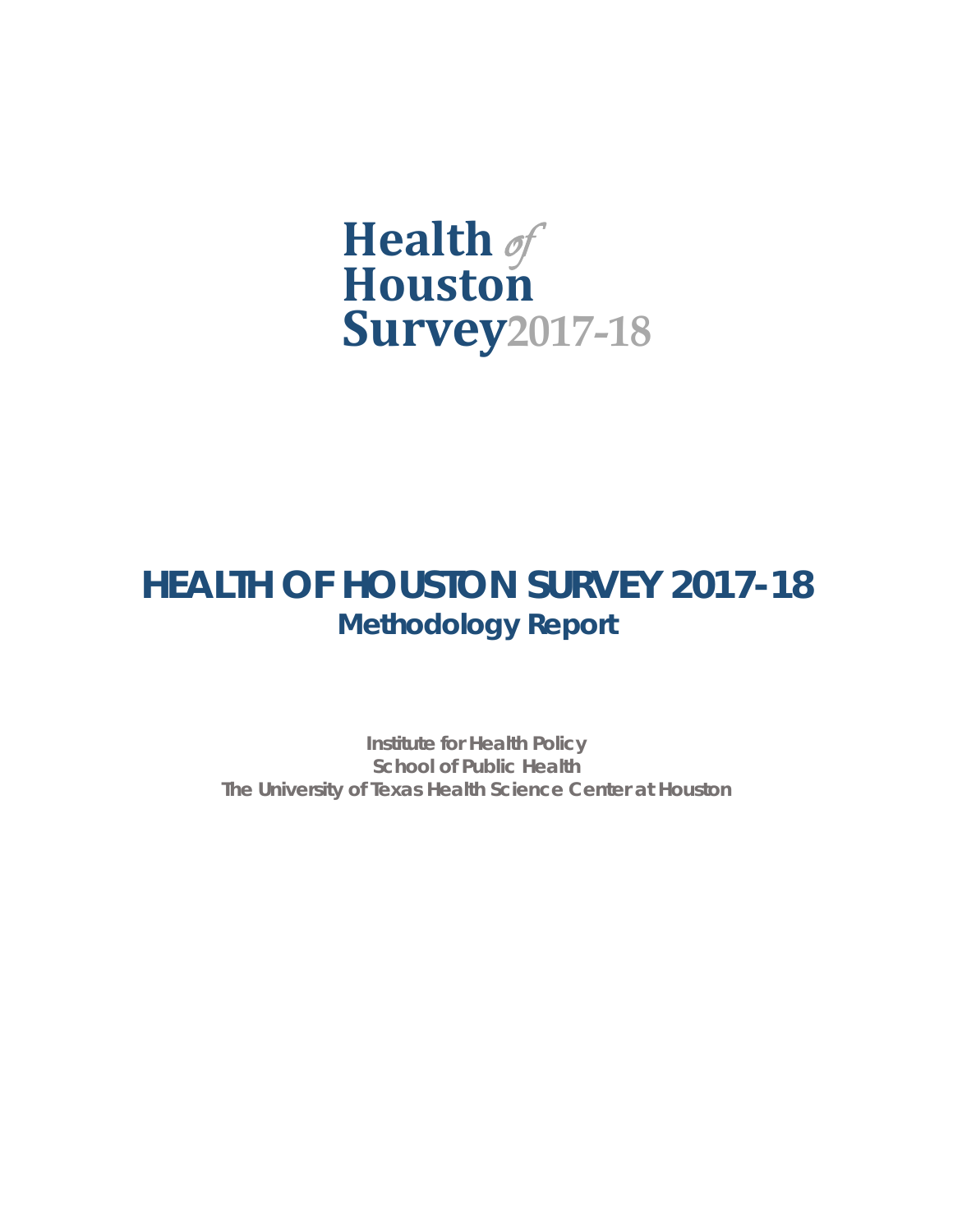The HHS is based at the Institute for Health Policy at the University of Texas Health Science Center at Houston (UTHealth), School of Public Health.

We extend our sincere thanks to our donors. Without their generous support, this 2017-18 round of the Health of Houston Survey would have not been possible.

Houston Endowment, Inc. Episcopal Health Foundation Texas Children's Hospital Memorial Hermann Health System Community Health Choice/Harris Health System UTHealth, President's Excellence Fund UTHealth School of Public Health, Office of the Dean

We appreciate the experience and technical proficiency of our partners at ICF International and Dr. David Gimeno at the UTHealth School of Public Health in San Antonio. Thanks as well to the Texas Medical Center Health Policy Institute for temporary staff support. Finally, we wish to acknowledge the assistance of the many individuals and organizations who made valuable suggestions on new themes and topics for the 2017-18 cycle.

Survey design, data collection and weighting were conducted by ICF International, a nationallyrecognized company in survey research, in collaboration with the Institute for Health Policy at the UTHealth School of Public Health.

Suggested citation: Health of Houston Survey. HHS 2017-18 Methodology Report. Houston, TX: Institute for Health Policy, The University of Texas School of Public Health, 2019. Copyright © 2019 Health of Houston Survey, Institute for Health Policy, The University of Texas School of Public Health.

The survey team is: Dr. Stephen Linder, Dr. Dritana Marko, Dr. Thomas Reynolds and Dr. Jessica Tullar.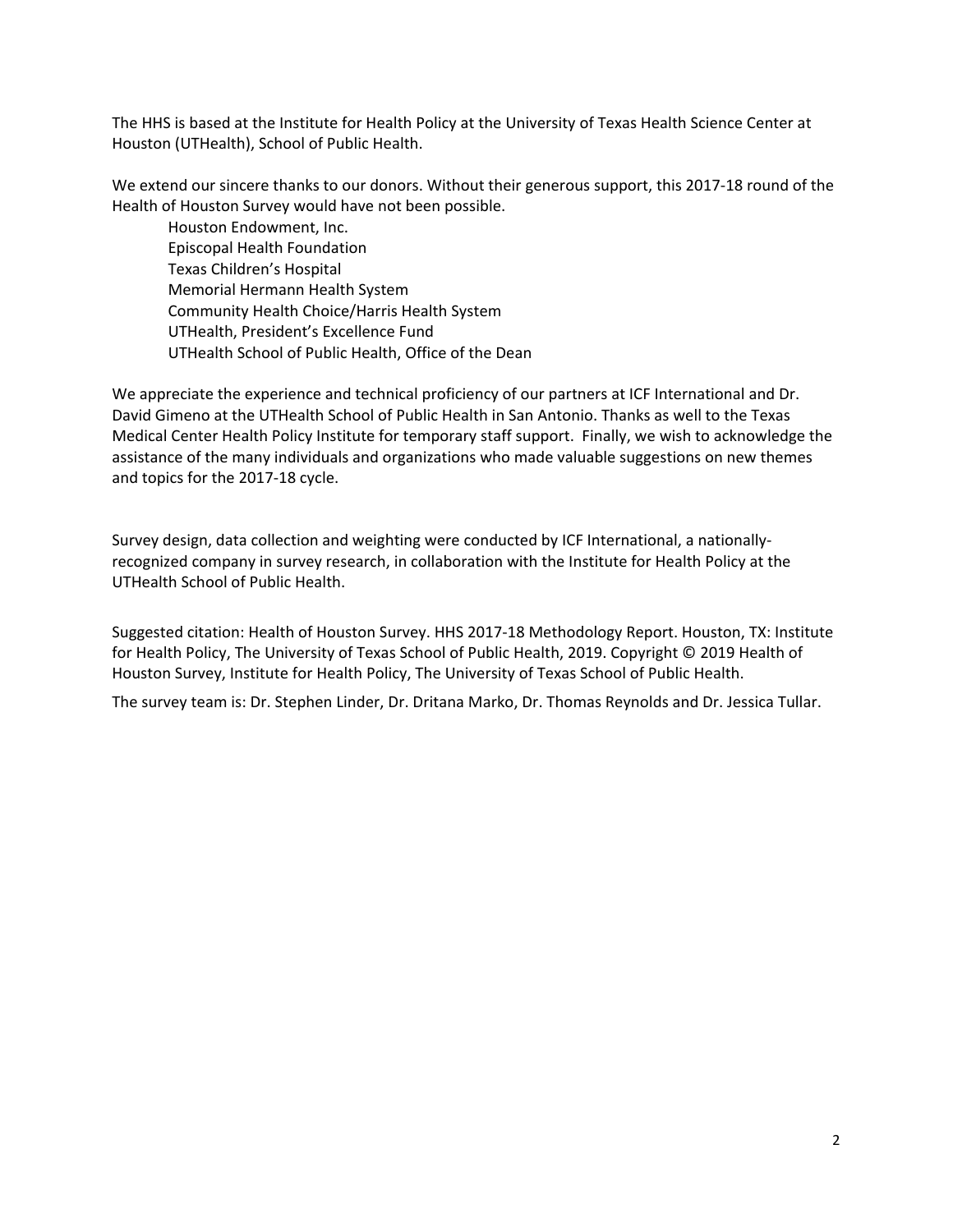# TABLE OF CONTENTS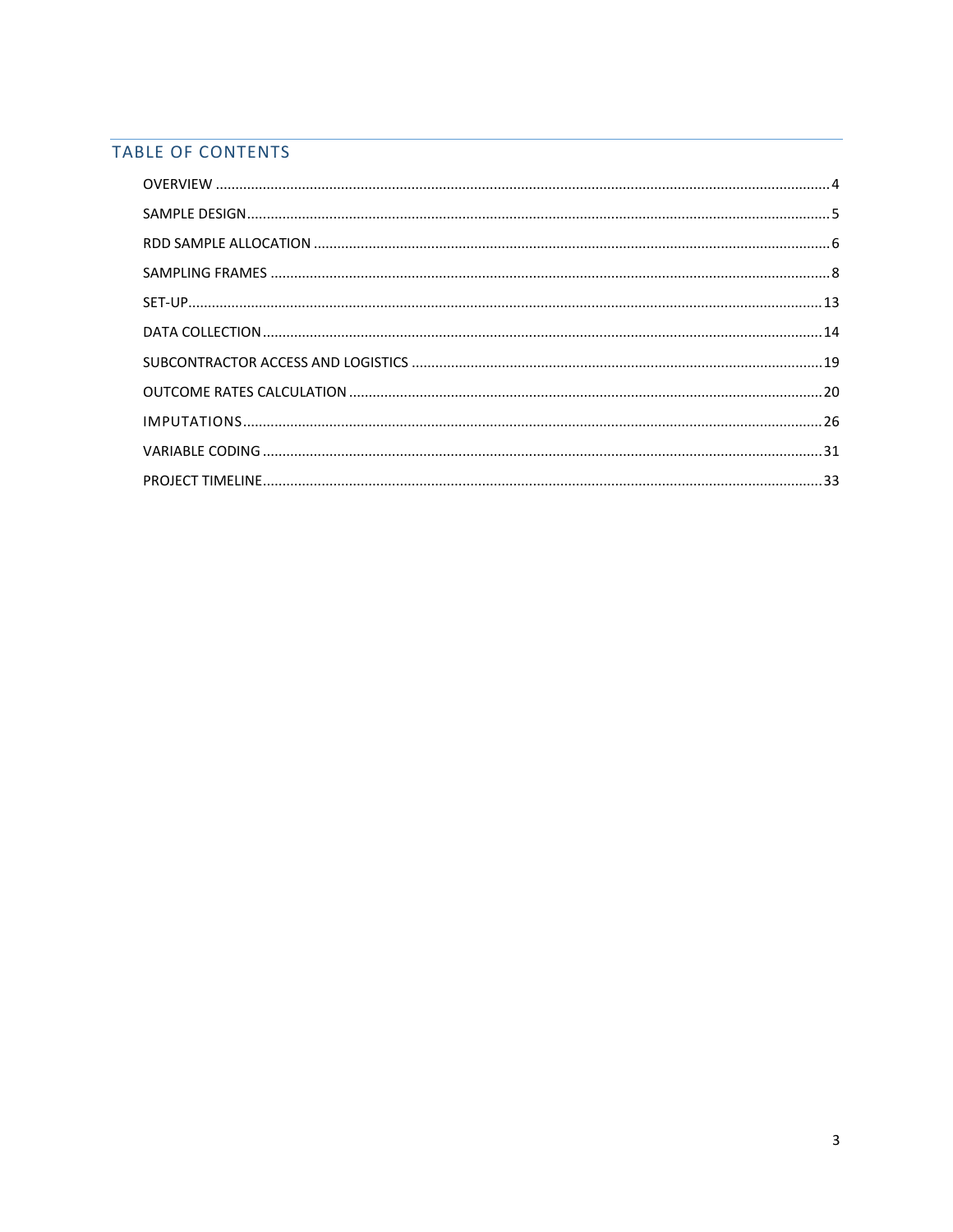# <span id="page-3-0"></span>**OVERVIEW**

The Health of Houston Survey (HHS) is the most comprehensive household survey of public health and health care access in Harris County and the City of Houston. The survey supports communities in Houston area with their planning and evaluation efforts, assists communities and organizations in better serving their population by understanding health priorities, and enables individuals and organizations to increase funding opportunities aimed at the most serious public health needs of the population. Major public health topics covered for various segment of the population include health status and chronic conditions, health insurance and health care access, behavioral risk factors, preventive health services, mental health, neighborhood conditions, and social and economic indicators.

The HHS 2017-18 was designed to collect reliable estimates for:

- 1. Overall population of Harris County and City of Houston
- 2. Each of the seven subcounty areas created by aggregating the American Community Survey (ACS) Public Use Microdata Areas (PUMAs) in Harris County (Figure 1.)
- 3. Main racial and ethnic groups (Whites, Hispanics, African Americans, and Asians).
- 4. A range of age and income cohorts

To achieve the above objectives in the most cost-effective way, HHS employed a dual-frame Random Digit Dialing sample design, using a combination of landline phones and cellphones. HHS started data collection in June 2017 but half-way to completion, in August 2017, it had to pause due to Harvey storms making landfall in southeast Texas and devastating the area. The survey resumed again in February 2018, at which time the instrument was modified to include questions on how the Hurricane impacted the lives of Houstonians, specifically in areas related to health conditions post-Harvey, flooding and property damage, income, employment, evacuation, assistance/aid and recovery. At the same time, to accommodate for the Harvey-related questions, other questions that were not part of core questionnaire were dropped from the questionnaire.



# **FIGURE 1. Subcounty sampling areas**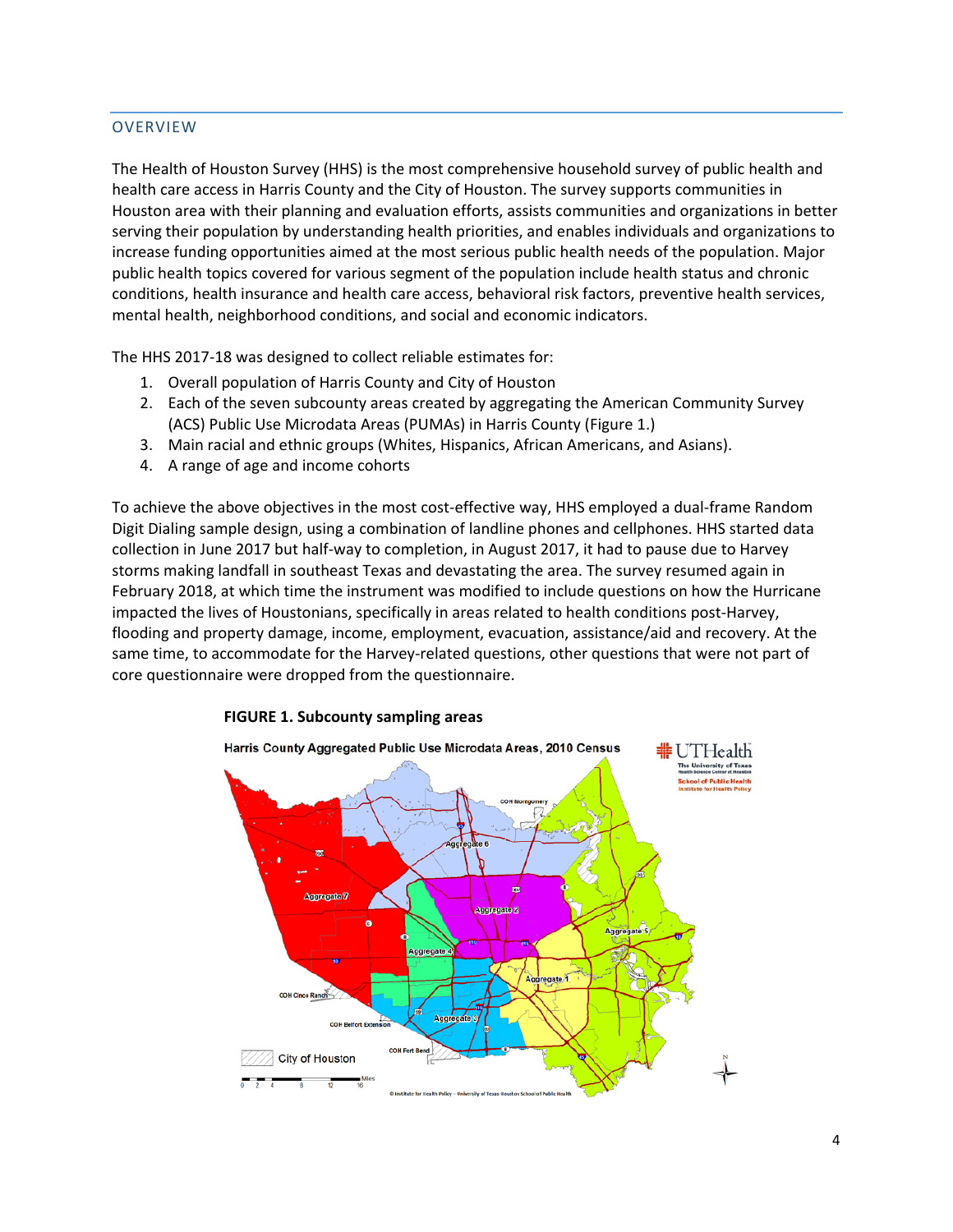#### <span id="page-4-0"></span>SAMPLE DESIGN

The Health of Houston Survey 2017-18 sampling goals were to produce reliable estimates for the noninstitutionalized population of the Harris County and City of Houston, as well as for seven sub-county areas. In addition, a goal of the survey was to produce estimates based on sociodemographic characteristics including poverty level, age, and race/ethnicity. The sample design was a stratified, listassisted RDD sample of landlines and cell phones, supplemented with an oversample to increase the number of Asian responses.

**Original Plan:** The original overall sample size was 6,000 telephone interviews, with 5,000 allocated to the base sample and 1,000 allocated to the Asian oversample. All respondents in the Asian oversample were eligible to be interviewed, even if they identified as non-Asian. By conducting 1,000 interviews in areas with high Asian populations, we increased the overall number of potential Asian respondents in the sample. In addition, an oversample was added for areas of Baytown and Pasadena to increase their sample sizes to 500 each.

**Post-Harvey Plan:** When interviewing resumed after Hurricane Harvey, the overall sample size was reduced to 5,500 telephone interviews, with 4,500 allocated to the base sample and 1,000 allocated to the Asian oversample. The oversamples in Baytown and Pasadena areas were eliminated. Table 1 below presents the estimated sample size and 95% confidence intervals for the aggregate areas and the target sociodemographic groups. The confidence intervals include a design effect based on oversampling of geographic areas with significant Asian populations, as well as a general inflation factor of 1.5 due to weighting. The general weighting factor includes three components:

- 1) Dual frame weighting effect, which we estimate at 1.05 based on the optimal allocation below
- 2) The weighting effect from within household sampling and multiple telephone households, estimated to be 1.20 based on 2015 Texas BRFSS
- 3) The weighting effect due to raking to the population, estimated to be 1.20 based on Texas BRFSS.

Combined, these components result is a design effect of roughly 1.5 (DEFF =  $1.20 \times 1.20 \times 1.05 = 1.51$ ).

|                   | N         | $\mathsf{n}$ | <b>Deff</b> | $+/-95%$ CI |
|-------------------|-----------|--------------|-------------|-------------|
| Harris County, TX | 4,269,608 | 6,000        | 1.61        | 1.60%       |
| 1 - East central  | 561,035   | 689          | 1.53        | 4.60%       |
| 2 - North central | 561,375   | 677          | 1.52        | 4.60%       |
| 3 - South central | 676,973   | 1,073        | 1.66        | 3.90%       |
| 4 - West central  | 548,929   | 873          | 1.66        | 4.30%       |
| 5 - East          | 547,122   | 733          | 1.58        | 4.60%       |
| 6 - North         | 699,622   | 947          | 1.58        | 4.00%       |
| 7 - West          | 674,552   | 1,008        | 1.62        | 3.90%       |
| Households w/kids | 572,196   | 2,336        | 1.64        | 2.60%       |
| 18-64             | 2,723,073 | 5,285        | 1.61        | 1.70%       |
| $65+$             | 371,250   | 715          | 1.61        | 4.60%       |

#### **TABLE 1: Original Sample Size and Estimated 95% Confidence Intervals**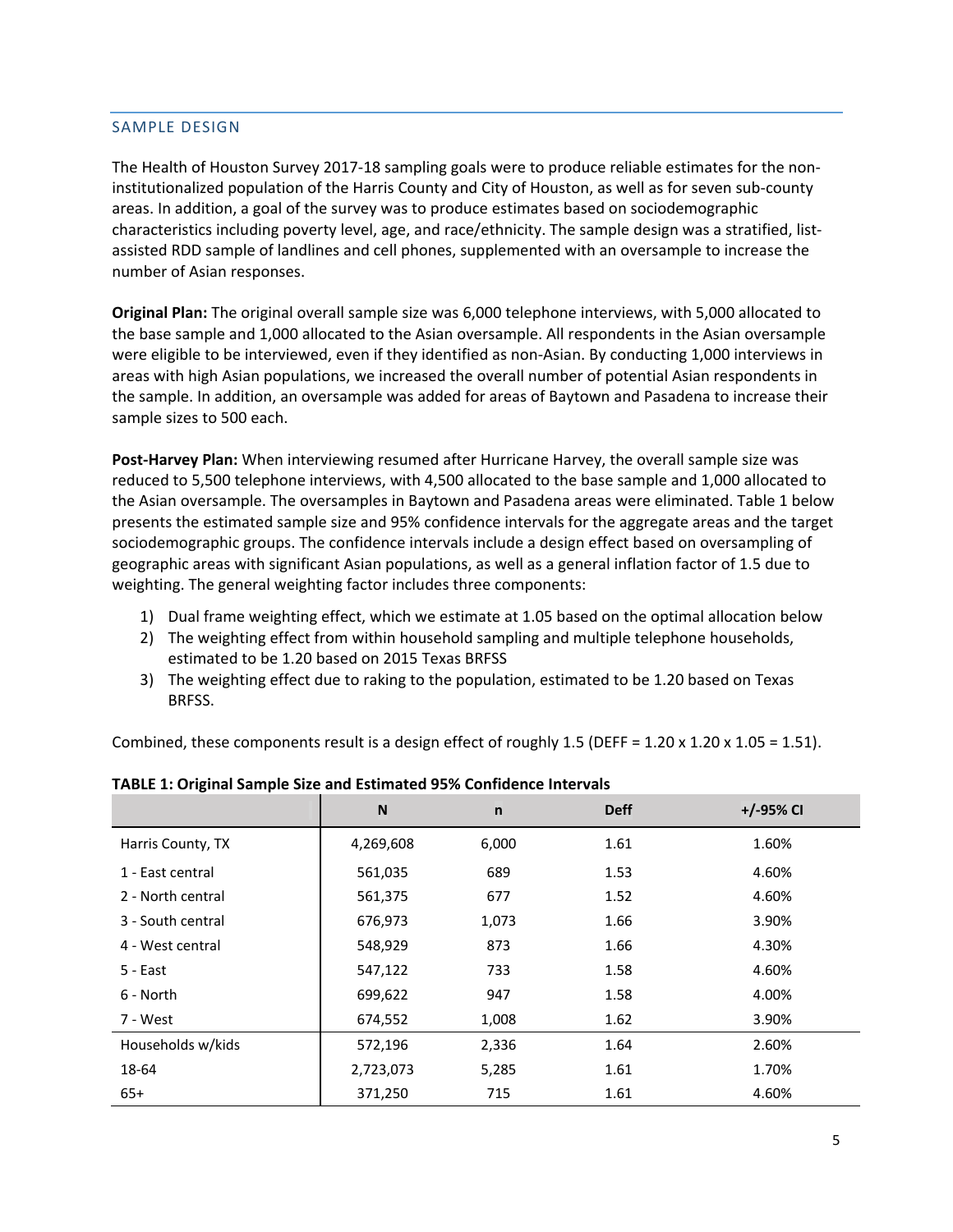|                        | N         | n     | <b>Deff</b> | $+/-95\%$ CI |
|------------------------|-----------|-------|-------------|--------------|
| <100% Poverty level    | 778,703   | 1,060 | 1.62        | 3.80%        |
| 100-199% Poverty level | 910,278   | 1,255 | 1.63        | 3.50%        |
| ≥200% Poverty level    | 2,580,627 | 3,685 | 1.61        | 2.00%        |
| <b>Hispanic</b>        | 1,766,483 | 2,349 | 1.58        | 2.50%        |
| Non-Hispanic Black     | 789,802   | 1,081 | 1.6         | 3.80%        |
| Non-Hispanic Asian     | 272,171   | 511   | 1.63        | 5.50%        |
| Non-Hispanic White     | 1,369,752 | 1,953 | 1.61        | 2.80%        |

*N = population totals; n = sample totals; Deff = design effect; CI = confidence interval*

During the post-Harvey hiatus period, the study's targets were revised to accommodate for impact of the hurricane on landlines availability and added questions regarding the Hurricane, bringing the total number of completes to 5,500.

|                        | N         | $\mathsf{n}$ | <b>Deff</b> | +/-95% CI |
|------------------------|-----------|--------------|-------------|-----------|
| Harris County, TX      | 4,269,608 | 5,500        | 1.90        | 1.8%      |
| 1 - East central       | 561,035   | 624          | 1.79        | 5.2%      |
| 2 - North central      | 561,375   | 611          | 1.77        | 5.3%      |
| 3 - South central      | 676,973   | 994          | 1.98        | 4.4%      |
| 4 - West central       | 548,929   | 808          | 1.97        | 4.8%      |
| 5 - East               | 547,122   | 669          | 1.86        | 5.2%      |
| 6 - North              | 699,622   | 865          | 1.86        | 4.5%      |
| 7 - West               | 674,552   | 929          | 1.92        | 4.5%      |
| Households w/kids      | 572,196   | 2,138        | 1.93        | 2.9%      |
| 18-64                  | 2,723,073 | 4,845        | 1.90        | 1.9%      |
| $65+$                  | 371,250   | 655          | 1.90        | 5.3%      |
| <100% Poverty level    | 778,703   | 968          | 1.91        | 4.4%      |
| 100-199% Poverty level | 910,278   | 1,147        | 1.92        | 4.0%      |
| ≥200% Poverty level    | 2,580,627 | 3,385        | 1.90        | 2.3%      |
| Hispanic               | 1,766,483 | 2,142        | 1.86        | 2.9%      |
| Non-Hispanic Black     | 789,802   | 988          | 1.88        | 4.3%      |
| Non-Hispanic Asian     | 272,171   | 479          | 1.93        | 6.2%      |
| Non-Hispanic White     | 1,369,752 | 1,793        | 1.91        | 3.2%      |

|  |  |  | TABLE 2: Post-Harvey Sample Size and Estimated 95% Confidence Intervals |
|--|--|--|-------------------------------------------------------------------------|
|--|--|--|-------------------------------------------------------------------------|

*N = population totals; n = sample totals; Deff = design effect; CI = confidence interval*

#### <span id="page-5-0"></span>RDD SAMPLE ALLOCATION

 $\overline{a}$ 

The sample allocation was optimized to minimize the variance of the dual-frame composite estimator, as outlined in Lohr and Brick<sup>[1](#page-5-1)</sup> (2014). Our allocation was based on:

1) A cell to landline cost ratio of \$2:1

<span id="page-5-1"></span><sup>1</sup> Lohr, Sharon L, and J M Brick. 2014. "Allocation For Dual Frame Telephone Surveys with Nonresponse." *Journal of Survey Statistics and Methodology* 388-409.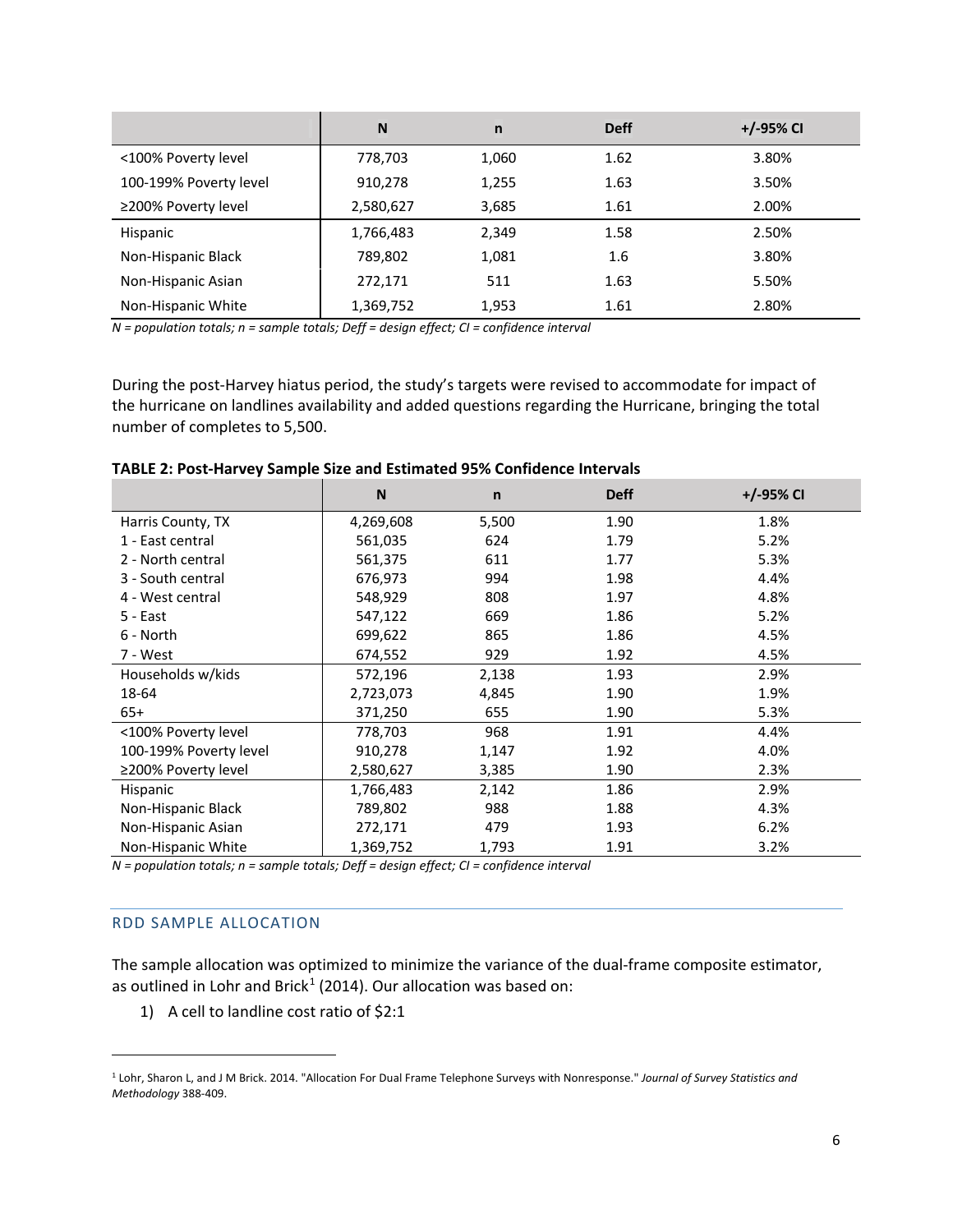- [2](#page-6-0)) 46% of households in Harris County (46%) were cell-only<sup>2</sup> in 2015
- 3) 60% of cell phone surveys were cell-only and 20% of landline surveys were landline-only.

The optimal sample allocation under these assumptions was 58.7% cell phone, which we rounded to 60%. With this allocation, we expected 36% of respondents to be cell-only to represent the estimated population of 46% (see Table 3).

After fielding the first three waves of the study, we observed that rate for the cell-only was higher than expected at 70% of respondents. The percentage of landline respondents reporting they were landline only was lower than expected at 15%. Further, the cost of conducting a cell phone sample relative to a landline sample was lower than expected (\$1.5:1). This resulted in an optimal allocation of 45% landline and 55% cell phone. We increased the landline sample to 50% to allow for better targeting of the aggregate areas (as described below). Based on 70% of the cell phone completes reporting no landline in their household, we expected 35% of the total sample to be cell-only. This increase in landline sample results in a small increase in the design effect (3% overall).

After about one month of fielding post-Harvey, protocols were further revised as productivity on the landline sample proved to be significantly lower than expected. This was likely due to the ongoing impact of the hurricane, as Houston residents continue to rebuild—moving homes or shutting down their phone lines in the process. The cost to conduct a landline survey is now more than a cell phone survey. This change in the cost of the survey would result in an optimal allocation of 70-75% cell phone. After consideration, the study team decided to revise the sample stratification to 75% cell and 25% landline. This change should also encourage more completes among demographic groups that have heretofore been under-represented, including Hispanics, Asians and males.

|                            | 18+ Population<br><b>Benchmark</b> | <b>Total Sample</b> | <b>Cell Sample</b> | <b>Landline Sample</b> |
|----------------------------|------------------------------------|---------------------|--------------------|------------------------|
| Original                   |                                    |                     |                    |                        |
| Cell-only households       | 46.0%                              | 36.0%               | 36.0%              | N/A                    |
| Landline households        | 54.0%                              | 64.0%               | 24.0%              | 40.0%                  |
| Total                      | 100%                               | 100%                | 60.0%              | 40.0%                  |
| <b>Revision (75% Cell)</b> |                                    |                     |                    |                        |
| Cell-only households       | 46.0%                              | 52.5%               | 52.5%              | N/A                    |
| Landline households        | 54.0%                              | 47.5%               | 22.5%              | 25.0%                  |
| Total                      | 100%                               | 100%                | 75.0%              | 25.0%                  |

# **TABLE 3: Expected Distribution by Phone Status**

 $\overline{a}$ 

The percentage of Hispanics in the cell phone sample is 35%, compared to 13.6% for landline. Similarly 6.1% of cell phone completes are Asian (vs 2.7% for landline). In effect, the higher the cell allocation, the higher the Asian and Hispanic sample sizes. While the Asian and Hispanic populations are still

<span id="page-6-0"></span><sup>&</sup>lt;sup>2</sup> MSG's April 2015 estimate for the state of Texas is 46.6%, which is close to the 2013 annual estimate of 48.4% released by the National Health Interview Survey. Given the similarity between the state estimates, we are confident in the Harris County estimate provided by MSG. The state estimates from these two sources are available a[t http://www.m-s-g.com/CMS/ServerGallery/MSGWebNew/Documents/GENESYS/wireless](http://www.m-s-g.com/CMS/ServerGallery/MSGWebNew/Documents/GENESYS/wireless-estimates/wireless-estimates-04-15.pdf)[estimates/wireless-estimates-04-15.pdf](http://www.m-s-g.com/CMS/ServerGallery/MSGWebNew/Documents/GENESYS/wireless-estimates/wireless-estimates-04-15.pdf) an[d http://www.cdc.gov/nchs/data/nhis/earlyrelease/wireless\\_state\\_201412.pdf,](http://www.cdc.gov/nchs/data/nhis/earlyrelease/wireless_state_201412.pdf) respectively.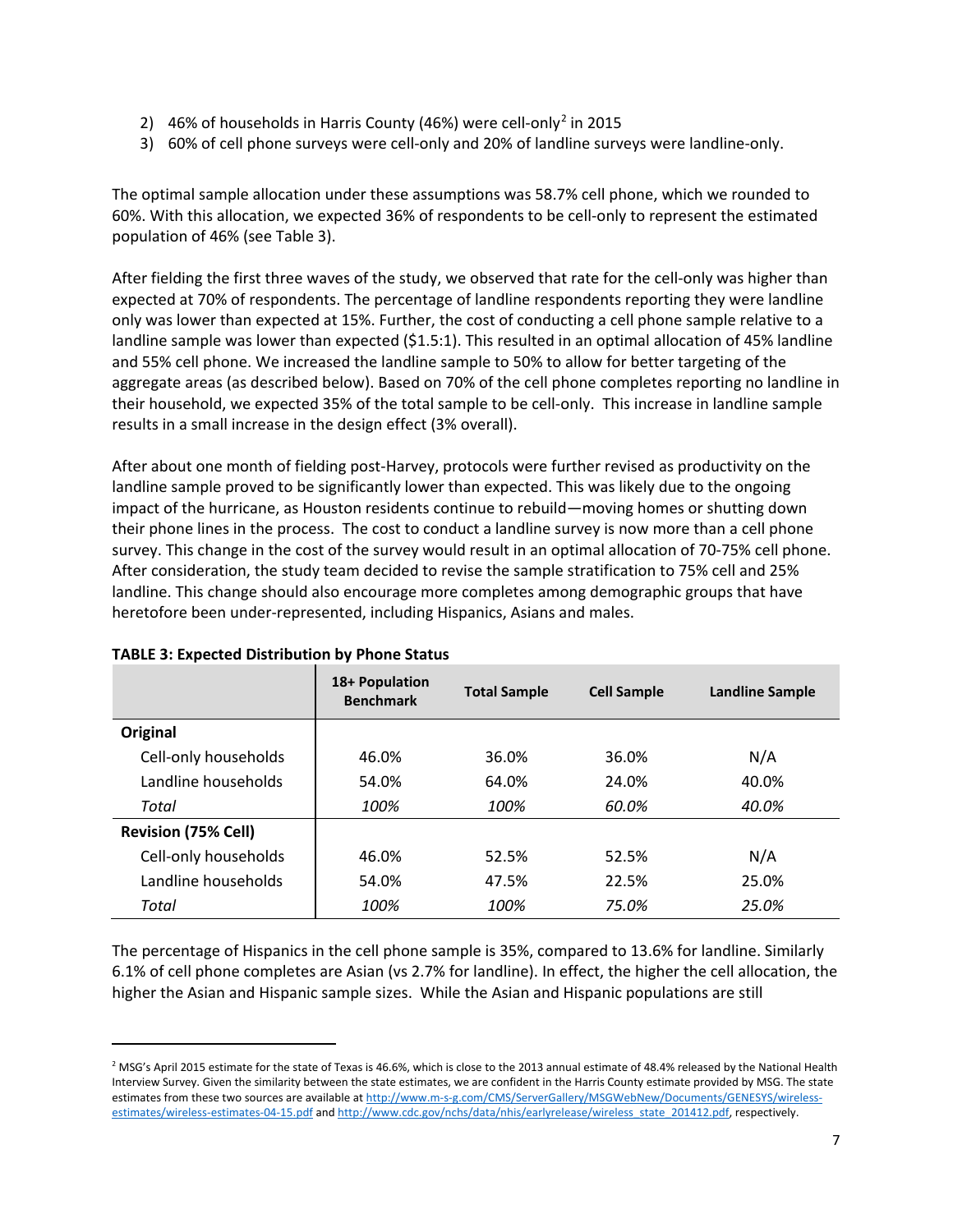underrepresented relative to the population (as is typical in RDD), the effect is reduced with higher cell allocation.

# <span id="page-7-0"></span>SAMPLING FRAMES

The North American Numbering Plan Administration governs the assignment of 1,000-blocks to service providers. A 1,000-block is the series of 1,000 telephone numbers defined by the last three digits of a 10-digit phone number (NPA-NXX-Z000 to NPA-NXX-Z999). The 1,000-blocks dedicated to cell service or landline service were identified by codes from the Telcordia® Local Exchange Routing Guide. Those dedicated to landline service comprised the landline frame, while those dedicated to cellular service comprised the cell phone frame.

# **Selecting the Landline Sample**

 $\overline{a}$ 

We selected the landline sample using RDD with equal probabilities of selection (EPSEM) from working banks associated with Harris County. A "working" bank is a 100-block (NPA-NXX-ZZ00 to NPA-NXX-ZZ99) in which at least one telephone number is assigned to residential service. Note that this frame definition is an improvement over traditional list-assisted frames, which only include blocks with one or more "listed" telephone numbers. By excluding zero-blocks, the traditional list-assisted frame typically excludes about 5% of residential households.<sup>[3](#page-7-1)</sup> The assignment-based frame included these households that would have otherwise been excluded.

Telephone lines are not restricted by geographic borders, but are generally associated with particular geographic areas. Each 1,000-block of telephone numbers is associated with a single geographic area by tallying the number of geocoded landline households in each geographic area. The 1,000-block is assigned to the geographic area with the greatest number of geocoded telephones (the rule of plurality). The landline frame included 4,379 1000 blocks associated with Houston/Harris County and the number of 1+ working banks was 35,143. Known business listings were removed from the sample. The landline frame was stratified based on the aggregate area to ensure the sample was allocated proportionately across the County. Landline 1000-blocks were assigned to an aggregate area based on the census tract definitions for the aggregates. The estimated sample sizes are presented in Table 4a. The frame changed slightly for the post-Harvey fielding (Table 4b.).

After purging landline numbers for known businesses, they were matched against the Neustar database to determine whether they have been ported to cell phone. If they had, they were included as part of the cell sample for the interview. Non-working landline numbers were removed at the time of fielding by our automated dialing system.

| <b>Aggregate Sample</b> | <b>RDD Frame</b> | Landline<br><b>Assignments</b> | <b>Working Number</b><br><b>Density</b> | Expected<br><b>Sample Size</b> |
|-------------------------|------------------|--------------------------------|-----------------------------------------|--------------------------------|
| Total                   | 3,514,300        | 674.274                        | 19.2%                                   | 307224                         |
| 1 - East central        | 348,900          | 53,255                         | 15.3%                                   | 31915                          |

# **TABLE 4a: Estimated Landline Sample Size by Aggregate – Pre-Harvey**

<span id="page-7-1"></span><sup>3</sup> Boyle, J., Bucuvalas, M., Piekarski, L., & Weiss, A. (2009). Zero Banks: Coverage Error and Bias in RDD Samples Based on Hundred Banks with Listed Numbers. *Public Opinion Quarterly*, 673: 729–750.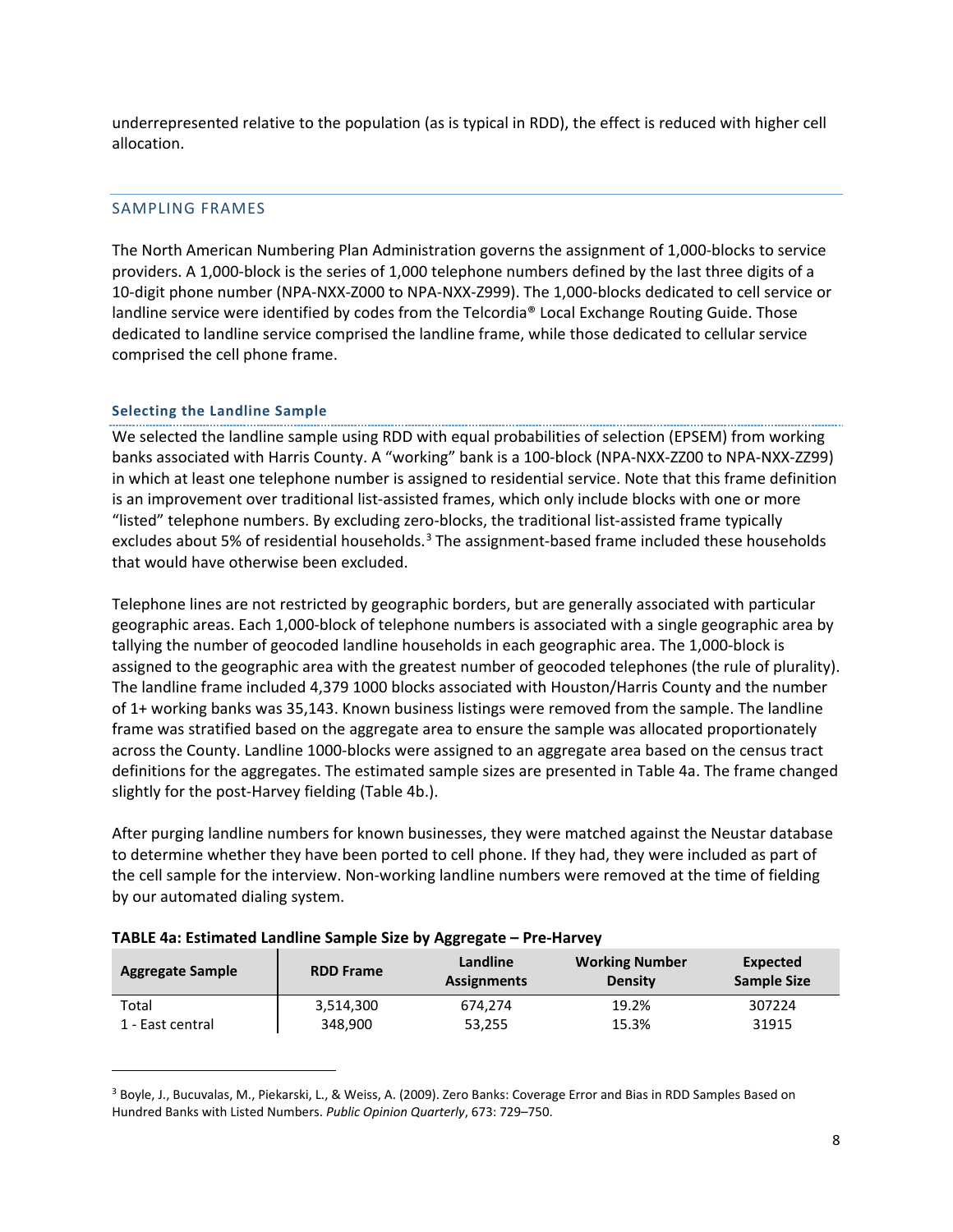| <b>Aggregate Sample</b> | <b>RDD Frame</b> | Landline<br><b>Assignments</b> | <b>Working Number</b><br><b>Density</b> | <b>Expected</b><br><b>Sample Size</b> |
|-------------------------|------------------|--------------------------------|-----------------------------------------|---------------------------------------|
| 2 - North central       | 505.300          | 92,672                         | 18.3%                                   | 43787                                 |
| 3 - South central       | 829,100          | 155,055                        | 18.7%                                   | 52516                                 |
| 4 - West central        | 499.200          | 58,528                         | 11.7%                                   | 37188                                 |
| 5 - East                | 416,300          | 91,580                         | 22.0%                                   | 36461                                 |
| 6 - North               | 483,700          | 115,772                        | 23.9%                                   | 34647                                 |
| 7 - West                | 431,800          | 107,412                        | 24.9%                                   | 70710                                 |

#### **TABLE 4b: Estimated Landline Sample Size by Aggregate – Post-Harvey**

| <b>Aggregate Sample</b> | <b>RDD Frame</b> | Landline<br><b>Assignments</b> | <b>Working Number</b><br><b>Density</b> | <b>Expected</b><br><b>Sample Size</b> |
|-------------------------|------------------|--------------------------------|-----------------------------------------|---------------------------------------|
| Total                   | 3,531,900        | 655,672                        | 18.6%                                   | 307224                                |
| 1 - East central        | 348,300          | 49,664                         | 14.3%                                   | 31915                                 |
| 2 - North central       | 507,500          | 90,069                         | 17.8%                                   | 43787                                 |
| 3 - South central       | 832,300          | 150,433                        | 18.1%                                   | 52516                                 |
| 4 - West central        | 500,700          | 55,283                         | 11.0%                                   | 37188                                 |
| 5 - East                | 418,000          | 90,542                         | 21.7%                                   | 36461                                 |
| 6 - North               | 488,000          | 114,492                        | 23.5%                                   | 34647                                 |
| 7 - West                | 437,100          | 105,189                        | 24.1%                                   | 70710                                 |

# **Selecting the Cell Phone Sample**

We selected the cell phone sample using RDD with EPSEM. All telephone numbers from the cellular frame were manually dialed in accordance with laws that prohibit cell numbers from being called by an automated dialer, including the Telephone Consumer Protection Act (TCPA). We identified rate centers (midpoint of the rate area, generally a town or a group of towns, covered by a bank of telephone numbers) associated with Harris County (Figure 2). The rate center represents the geographic location where the cell number was originally assigned. While cell phones are portable to other geographic locations, the location of the rate center is an indicator of the location of the cell phone. Using the rate centers in Harris County, the cell frame included 8,208 1000-blocks.

We pre-screened the sample using MSG's CellWINS, a non-intrusive process to identify whether the cell phone is active or inactive. Inactive numbers were excluded from the sample. The cell phone sample is a 2-phase sample. The first phase is a sample of cell phone numbers from the cell RDD frame. These numbers were matched to a database containing geographic information for the billing address associated with the cell phone number and stratified as matching a geographic location in Harris County ("match-in"), matching a geographic location outside Harris County ("match-out"), or did not have a matching record in database ("unmatched"). In phase 2, we selected a subsample of the match-out cases to increase the efficiency of reaching residents of Harris County. Table 5 includes the expected cell phone sample sizes. The expected sample sizes assumed a match rate of 60% (40% unmatched), with 85% of the numbers matching a Houston zip code (15% match-out.) The results from the first three waves were 50% match, with 60% matching inside the county. The expected cell phone sizes have been updated to reflect the results of the first three waves.

A final cell phone stratum included the out-of-area numbers. These are the cell phone numbers that have billing geography in Harris County, but do not originate from a Harris County rate center. This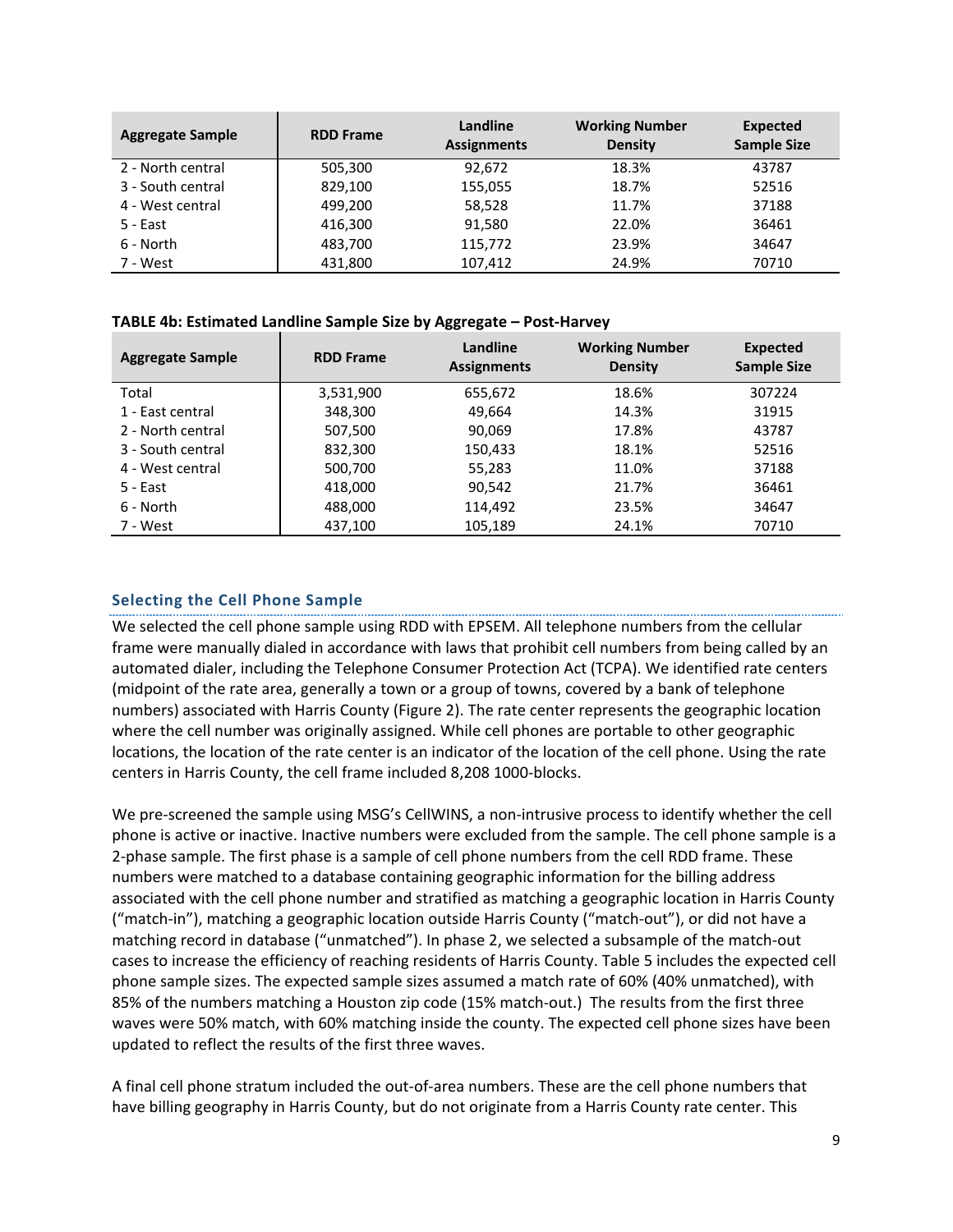sample was selected from Survey Sampling International's SmartCell.<sup>[4](#page-9-0)</sup> The total number of out-of-area cell phone numbers was 327,732. The selected cell phone numbers were matched against the Neustar database to determine whether they had been ported to landline. If they had, they were included as part of the landline sample for the interview.

# **FIGURE 2. Rate Centers in Harris County, Texas**

**TABLE 5: Expected Cell Phone Sample Sizes**

|                            |                   | Phase 1 |         | Phase 2   |        |        |
|----------------------------|-------------------|---------|---------|-----------|--------|--------|
| <b>Stratum</b>             | <b>Frame size</b> | Sample  | Active  |           | Match  | Sample |
| <b>Harris County</b>       |                   |         |         |           |        |        |
| <b>Rate Centers</b>        | 8,107,000         | 137,500 | 112,500 | Match-in  | 33,750 | 33,750 |
|                            |                   |         |         | Unmatched | 56,250 | 7,800  |
|                            |                   |         |         | Match-out | 22,500 | 0      |
| <b>Outside Harris</b>      |                   |         |         |           |        |        |
| <b>County Rate Centers</b> | 327,732           | 1500    | 1500    |           | 1500   | 1500   |

# **Asian Oversample**

 $\overline{a}$ 

Approximately 6.3% of the Harris County population is Asian. This is considerably smaller than the other population groups, Hispanic (41.4%), black (18.5%) and white (32.1%). To increase the sample size of Asian people, we oversampled geographic areas with a high percentage of Asians, based on data from the 2010-2014 American Community Survey. Block groups where Asians comprise 10% or more of the population were included in the oversample. There were a total of 443 block groups in the county that met this criteria. These block groups represent 68.6% of the total Asian population.

<span id="page-9-0"></span><sup>4</sup> https://www.surveysampling.com/about/news/2016/ssi-launches-smart-cell-sample-increasing-incidence-rates/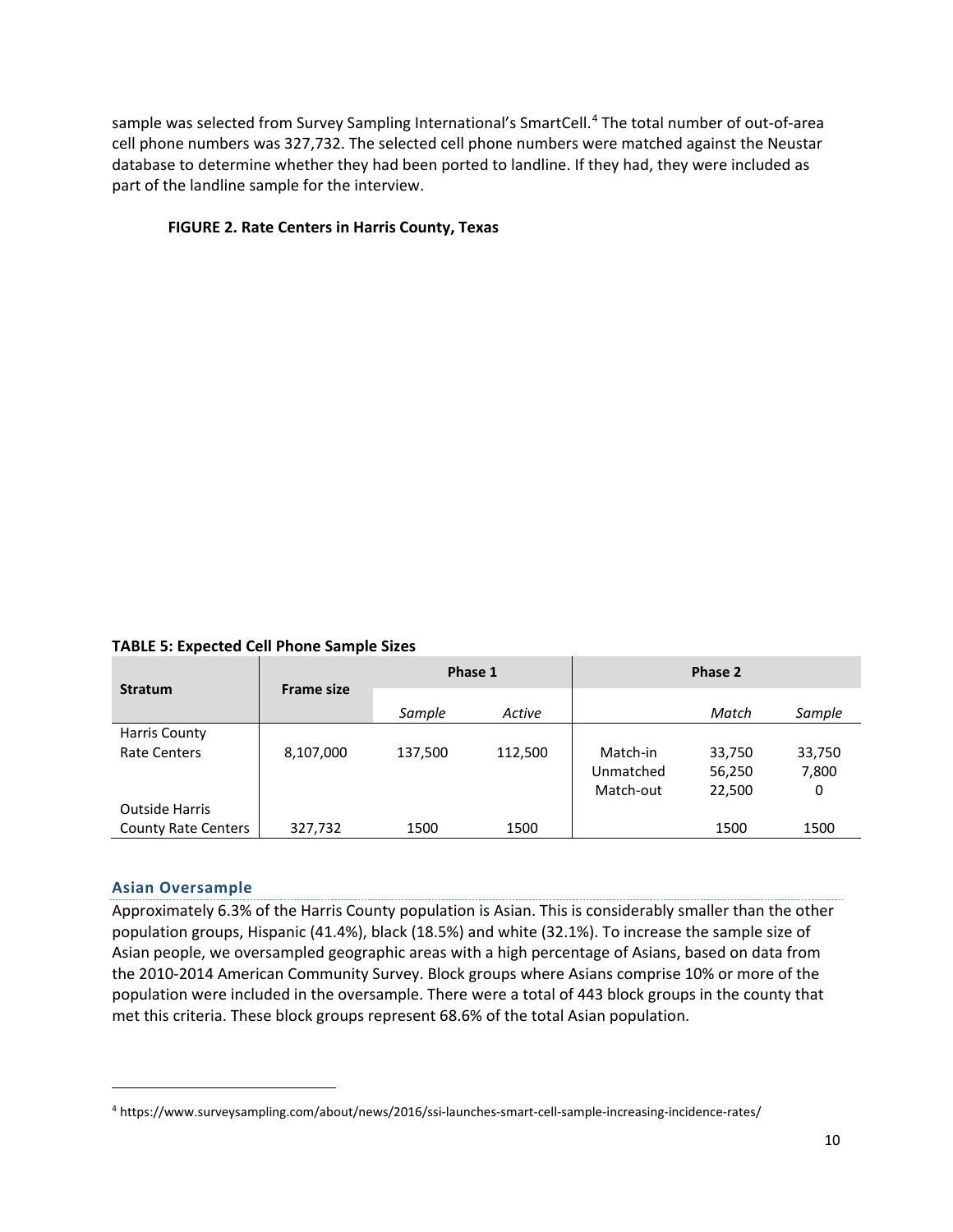Once the block groups were identified, the geographic areas were translated to landline and cell phone sampling frames. For the landline, the 1,000 blocks associated with one of the high Asian block groups constituted the oversampling frame. There were 1,738 1000-blocks associated with the high Asian block groups. The cell phone frame was based on cell phone numbers where the billing zip code is geocoded to one of the high Asian block groups. The cell phone frame was based on SSI's SmartCell.<sup>[5](#page-10-0)</sup> The Asian oversample frame count total was 145,952.

As the fielding period drew to a close, the number of completes with self-identified Asian respondents was below target. To remedy this, we selected a sample of cell phone numbers that SmartCell flagged as likely to lead to an Asian respondent. The Asian sample flag is based on an algorithm that used first name, last name, and geographic location. We completed 171 additional interviews, 109 of these were with Asian respondents.

# **Pasadena and Baytown Oversample**

**Original Plan**: The Pasadena and Baytown oversamples were selected for both landline and cell phone. The landline oversample was based on RDD sample of 1,000 blocks (NPA-NXX-Z000 to NPA-NXX-Z999) associated with the zip codes that make up Pasadena (77034, 77075, 77089, 77502, 77503, 77504, 77505, 77506, 77587) and Baytown (77520, 77521, 77523, 77562). Each 1,000-block of telephone numbers is associated with a single geographic area (e.g. a zip code) by tallying the number of geocoded landline households in each geographic area. The 1,000-block is assigned to the geographic area with the greatest number of geocoded telephones (the rule of plurality). The geographic association of 1000 blocks to geography was performed by our sampling vendor (Marketing Systems Group). There were 208 1000-blocks making up the Pasadena frame and 135 1000-blocks for the Baytown frame.

For the cell phone, we selected an oversample of the two areas from Survey Sampling International's (SSI) SmartCell frame. The sample is based on numbers whose cell phone billing address is located in either the Baytown or Pasadena zip codes. Both the cell phone and landline oversamples were unduplicated against the base sample, so that no number is sampled twice. The completed interviews from the base sample with Pasadena zip codes would be combined with the completed interviews from the Pasadena oversample for a total of 500. Similarly, the completed interviews from the base sample with Baytown zip codes would be combined with the completed interviews from the Baytown oversample for a total of 500.

*Note: The original plan for oversampling Pasadena and Baytown was cancelled when the study resumed after Hurricane Harvey.*

# **Within Household Selection**

For the landline sample, one adult within the household was randomly selected for the survey. The selection was based on the Rizzo, Brick, and Park (RBP) selection method:<sup>[6](#page-10-1)</sup>

- If there was one adult, that person was automatically selected.
- If there were two adults, the screener adult was selected one-half of the time. If the screener adult was selected, the interview continued with that adult about him or herself. If the screener

<span id="page-10-0"></span> <sup>5</sup> https://www.surveysampling.com/about/news/2016/ssi-launches-smart-cell-sample-increasing-incidence-rates/

<span id="page-10-1"></span><sup>&</sup>lt;sup>6</sup> Rizzo, L., J.M. Brick, and I. Park, A minimally intrusive method for sampling persons in random digit dial surveys. Public Opinion quarterly, 2004. 68(2): p. 267-274.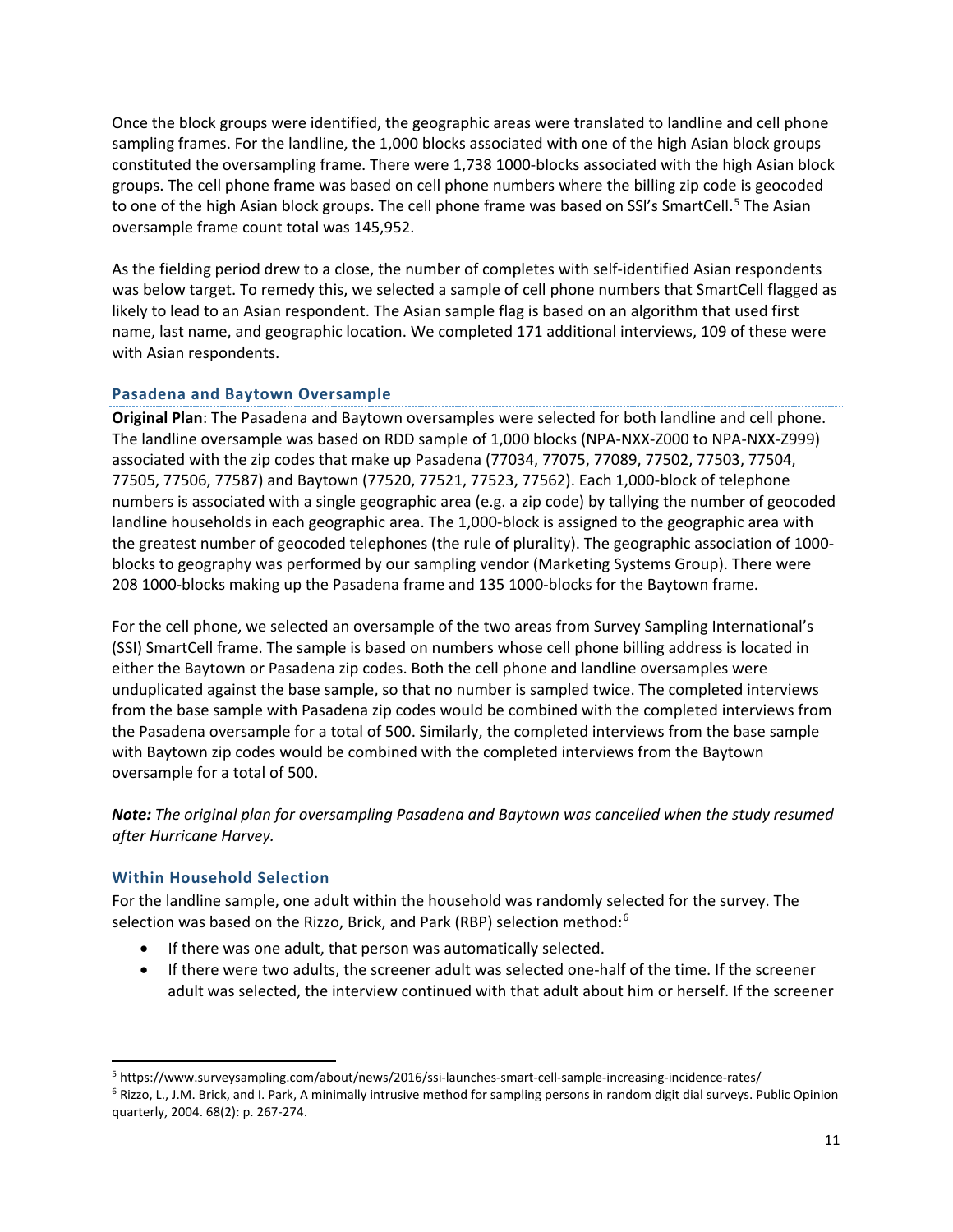adult was not selected, we asked to speak to the other adult in the household and complete the interview if possible, or schedule a callback.

• If there were three or more adults, we asked to speak with the adult in the household who had the most recent birthday and complete the interview, if possible, or schedule a callback.

To randomly select a reference child for the children questions, we asked the number of children in the household, C. We randomly selected a child 1, 2, …, C, where 1 represents the oldest child and C represents the youngest child after asking the respondent to think about the children in order of their birth, from oldest to youngest.

For cell phone, we did not randomly select an adult since cell phones are generally personal devices. We selected a reference child as above. A \$5 incentive was offered to each participant for completing the survey. An additional \$5 incentive was offered to those that conduct the survey on a prepaid cellphone.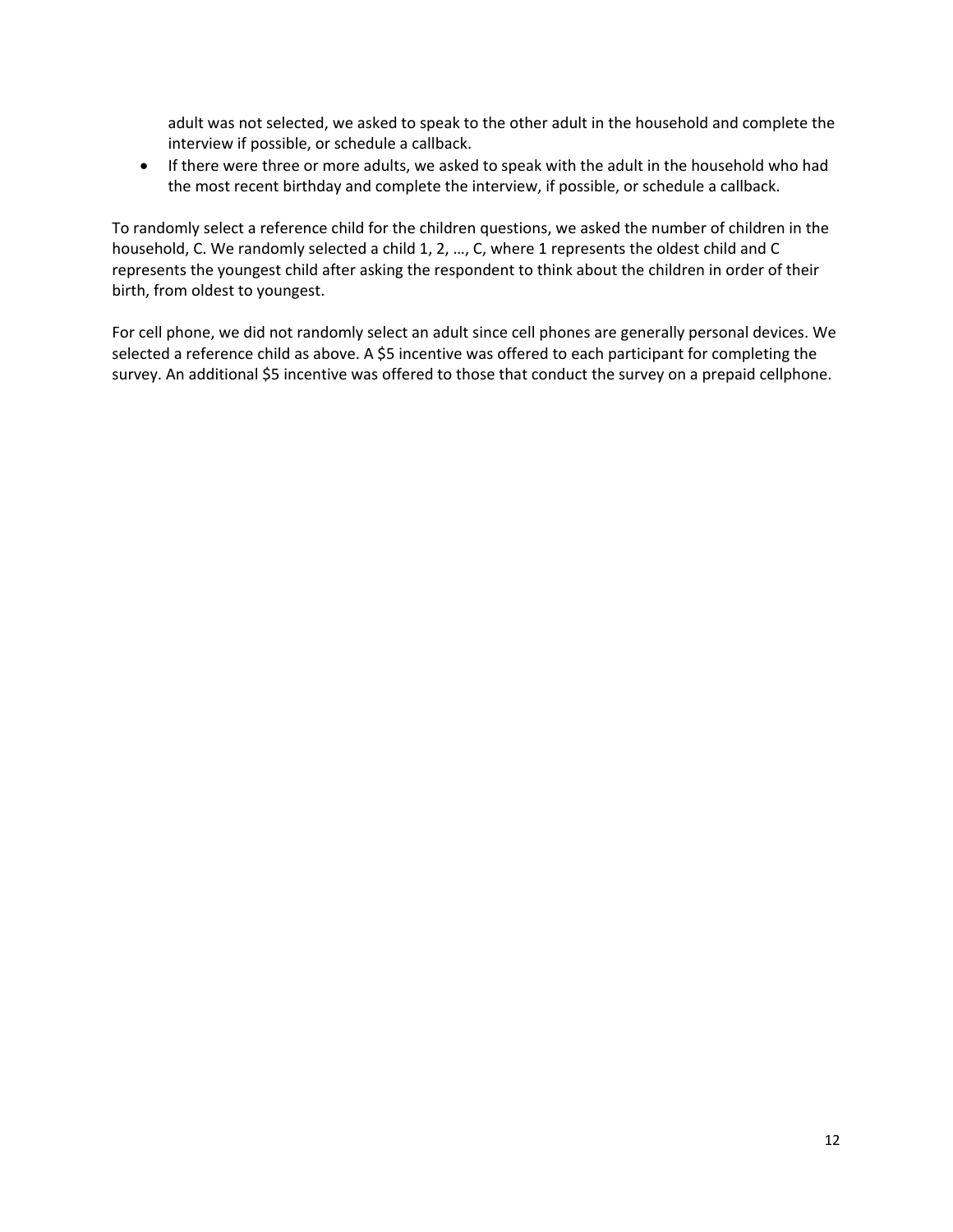# <span id="page-12-0"></span>SET-UP

# **Testing the program**

ICF conducted testing of the Computer-Assisted Telephone Interviewing (CATI) program by going through the programmed instrument multiple times, with several different testers, and following a number of different scenarios. Through this process, testers verified that the programmed text, logic, page breaks and formatting completely match the questionnaire as it was laid out in the programmer's document. Content changes to questions were only be made if deemed absolutely necessary. Testers paid careful attention to:

- 1. Skip logic;
- 2. Advancement between pages and questions (i.e. question validations);
- 3. Dispositioning; and
- 4. Differences in programming between landline and cell samples

The ICF Internal testing plan included a two-week testing period with three rounds of changes. IHP staff tested a web-based "demo" of the survey and communicated any necessary changes to the vendor. Following Hurricane Harvey, the survey instrument underwent changes to measure the storm's impact and issues related to Houston's ongoing recovery. ICF and UT tested changes to the instrument before resuming fielding.

# **Interviewer Training**

All Health of Houston Survey interviewers received a two-hour training specific to the project, followed by 2-3 hours of practice and observation before fielding. An interviewer training was conducted prior to the pretest and updates to the training materials were made for the full-scale launch. The training manual included the following topics.

- Purpose and scope of the survey
- Detailed review of questions
- Probing
- Dealing with uncooperative respondents, including avoiding refusals and unnecessary breakoffs.
- Role-Playing/Practice Interviews
- Proper dispositioning
- Reading verbatim: Interviewers are trained to read all the text on their screen verbatim. Interviewer instructions and text in parentheses are optional and can be read if the respondent is confused or needs additional information.

ICF Staff conducted a third interviewer training to cover new and revised questionnaire items following Hurricane Harvey. The IHP staff attended the pre-test and/or full-scale interviewer trainings via teleconference.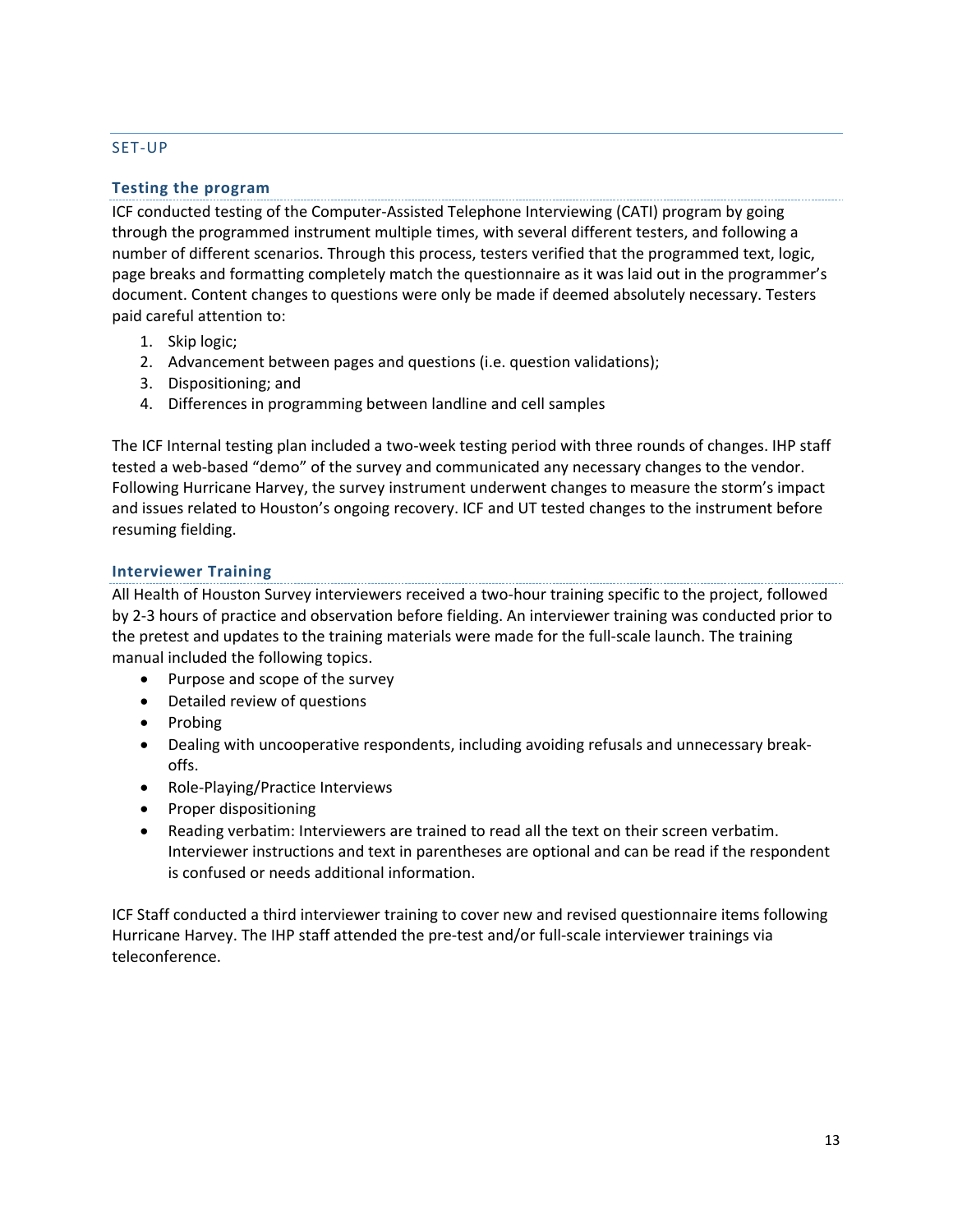# <span id="page-13-0"></span>DATA COLLECTION

# **Pretest**

After the first training, interviewers, under close supervision, began dialing the sample and obtained 34 English and four Spanish completed interviews over a four-night dialing period. All interviews were recorded.

We gathered feedback on the pretest in three ways:

- 1. Examining paradata and survey item data for high numbers of "don't know", refusals and breakoffs because these may be indicative of a problem area within the question that should be revised. If the team found that a question was frequently skipped, refused, or answered in a way deemed inconsistent, we flagged it for review.
- 2. Collecting interviewer and call center feedback after each interview documenting details of note about the call including areas of confusion or other trouble spots regarding screening, securing cooperation, or conducting the interview: At the end of each evening, interviewers discussed the calls with the QA supervisor during a debrief session. Additionally, ICF and IHP explored the possibility of having clarifying questions at the end of a specified module, as well as at the end of the questionnaire to obtain information from respondents directly.
- 3. Document PM feedback from recordings: Project staff listened to a number of interview recordings to note any apparent issues with comprehension or flow.

ICF reviewed pretest data and summarized these into a short report that contained general findings, areas of a concern, and an appended questionnaire with track changes. One concern that emerged during the pretest was survey length. Following questionnaire revisions a second short pretest was conducted to evaluate length within true field conditions. Pretest #2 took place in early June 2017 and achieved 10 completes.

# **Dialing Protocols**

The Dialing protocols for the Health of Houston Survey 2017-18 followed a suggested monthly interviewing schedule; all calls for a given survey month should be completed in the same sample month if possible. In some cases samples begun in one month could be completed in the first 7-10 days of the next month. It was possible to make up to 15 calling attempts for each landline phone number and up to 8 for each cell phone number in the sample. Calling attempts are described below:

- Cell protocol was eight attempts => 2 day, 3 night and 3 weekend.
- Landline protocols was 15 attempts => 3 day, 3 night, 3 weekend and 6 additional attempts which could be anytime night or weekend.
- Calling hours were Mon-Fri 9am-9pm and Sat. and Sun. 10am-9pm.

The call centers also changed schedules to accommodate holidays and special events, made weeknight calls after 5:00 PM CST and adhered to respondents' requests for specific callback/appointment times whenever possible.

Attempt protocols were adjusted for the post-Harvey relaunch:

- Cell protocol included five maximum attempts.
	- o 1 daytime; 2 evening; 2 weekend.
	- o 1 refusal to terminal disposition.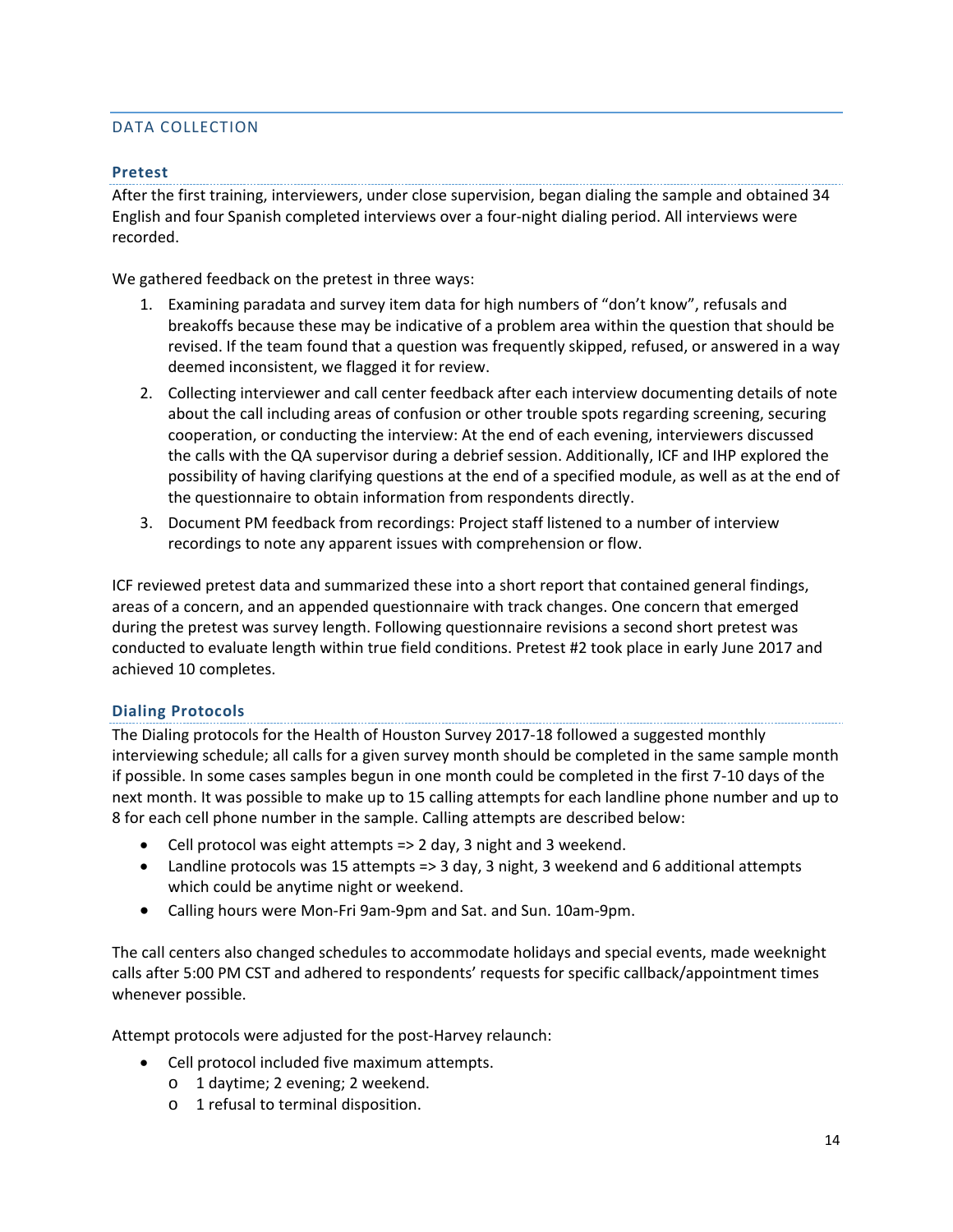- o 1 voicemail message left on first attempt.
- Landline protocol consisted in ten maximum attempts.
	- o 1 daytime; 3 evening; 2 weekend; 4 anytime.
	- o 2 refusals to terminal disposition regardless of respondent selection.
	- o 2 voicemail messages left on first and fifth attempt.

The landline protocol was further reduced to eight attempts as part of our transition to a cell-only protocol in the final two months of fielding.

# **Dispositioning**

 $\overline{a}$ 

Each telephone number in the sample was assigned a final disposition code to describe the result of the call:

- A completed or partially completed interview (determined at variable DPA\_8) or
- A determination that:
	- o A household was eligible to be included but an interview was not completed or
	- o A telephone number was ineligible or could not have its eligibility determined.

A list of standard dispositions can be found in Table 6. If a record received a terminal disp, that record was deemed resolved and was removed from dialing. Temporary dispositions (callbacks, answering machines) kept the record in the active sample to move forward in the protocol.

Disposition counters tracked the types of dispositions, to allow certain combinations of temporary dispositions to create a terminal disposition. The best example of this is two soft refusals on a record: When the interviewer dispositioned the record as a soft refusal for the second time, it was automatically dispositioned as a hard refusal in real time. Any record that did not have a final disposition was redialed through protocol.

| <b>Type</b>     | <b>Temporary Disposition</b>                                     | <b>AAPOR</b><br><b>Final Disposition</b><br>Code <sup>7</sup> | <b>AAPOR Disposition</b><br><b>Category Assignment</b>        |
|-----------------|------------------------------------------------------------------|---------------------------------------------------------------|---------------------------------------------------------------|
| <b>Callback</b> | Scheduled - Selected Respondent                                  | 2.21                                                          | Eligible, Non-Interview                                       |
|                 | Scheduled - Non Selected Respondent                              | 2.21/3.211                                                    | Eligible, Non-Interview/Unknown<br>Eligibility, Non-Interview |
|                 | Unscheduled - Selected Respondent                                | 2.21/2.3                                                      | Eligible, Non-Interview                                       |
|                 | Unscheduled - Non Selected Respondent                            | 2.21/3.211                                                    | Eligible, Non-Interview/Unknown<br>Eligibility, Non-Interview |
|                 | Dead Air                                                         | 3.16                                                          | Unknown Eligibility, Non-Interview                            |
|                 | Busy                                                             | 3.12                                                          | Unknown Eligibility, Non-Interview                            |
|                 | Ring No Answer<br>* Terminate after 10 consecutive               | 3.13                                                          | Unknown Eligibility, Non-Interview                            |
|                 | Answering Machine - Household                                    | 2.22/3.14                                                     | Eligible, Non-Interview/Unknown<br>Eligibility, Non-Interview |
|                 | Answering Machine - Not A Residence                              | 4.5                                                           | Not Eligible                                                  |
|                 | Answering Machine - Unknown<br>*Left on 1st, 4th and 9th attempt | 2.22/3.14                                                     | Eligible, Non-Interview/Unknown<br>Eligibility, Non-Interview |

**TABLE 6: Standard Temporary Dispositions of the Health of Houston Study**

<span id="page-14-0"></span><sup>&</sup>lt;sup>7</sup> When two codes are shown, the first corresponds to known eligibility, the second to unknown eligibility.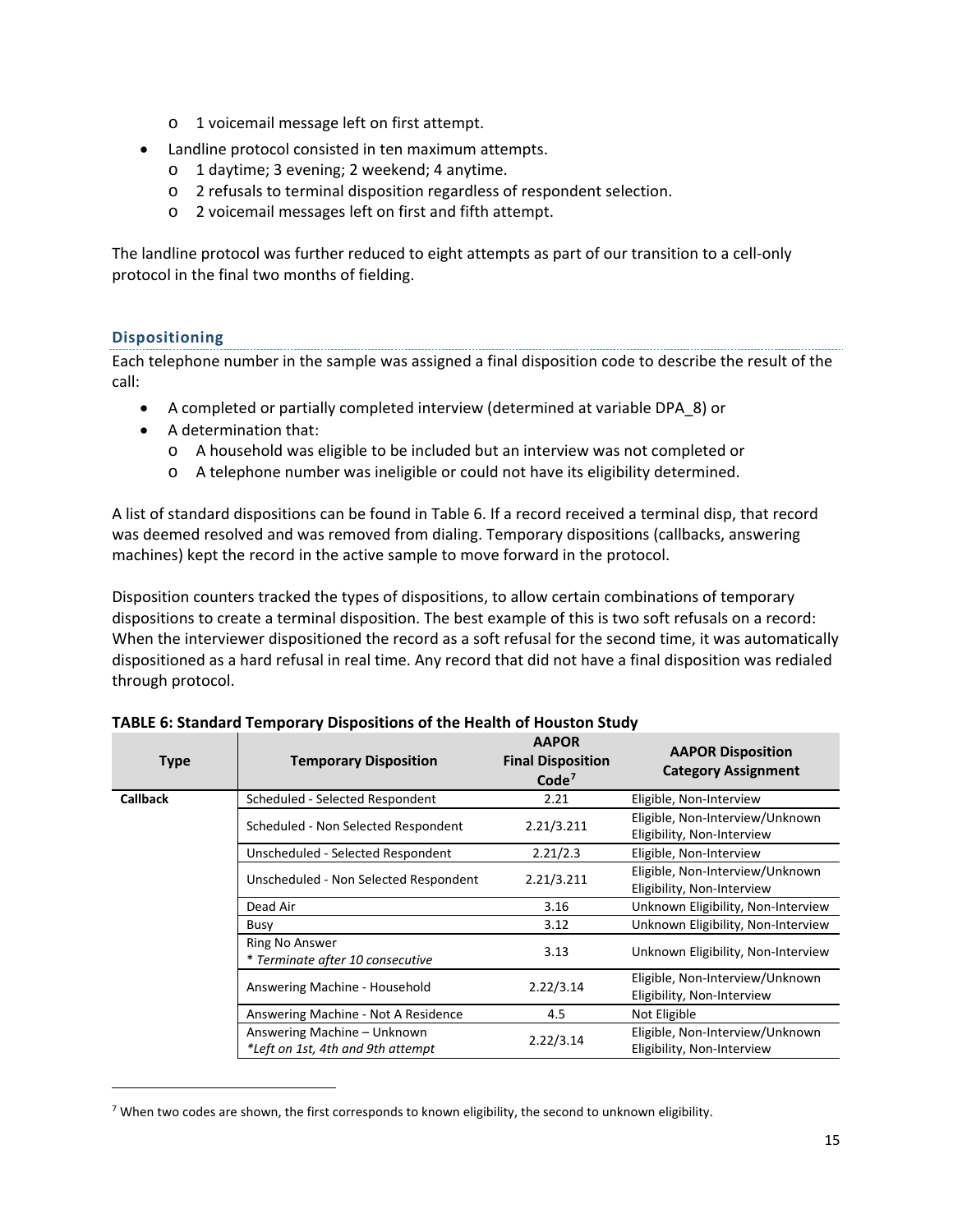| <b>Type</b>                             | <b>Temporary Disposition</b>                                                                                                                                                        | <b>AAPOR</b><br><b>Final Disposition</b><br>Code <sup>7</sup> | <b>AAPOR Disposition</b><br><b>Category Assignment</b>        |
|-----------------------------------------|-------------------------------------------------------------------------------------------------------------------------------------------------------------------------------------|---------------------------------------------------------------|---------------------------------------------------------------|
|                                         | Dialer/TCPA Unclassified code                                                                                                                                                       | 4.4                                                           | Not Eligible                                                  |
|                                         | Dialer/TCPA hung up                                                                                                                                                                 | 3.16                                                          | Unknown Eligibility, Non-Interview                            |
|                                         | Time out                                                                                                                                                                            | 3.16                                                          | Unknown Eligibility, Non-Interview                            |
|                                         | Disconnected by supervisor                                                                                                                                                          | 3.16                                                          | Unknown Eligibility, Non-Interview                            |
| Refusal                                 | Hang Up<br>* If the respondent hangs up before the<br>interviewer has finished reading the<br>client name, it is coded as a hang up.<br>Otherwise, it was coded as a refusal.       | 2.12/3.211                                                    | Eligible, Non-Interview/Unknown<br>Eligibility, Non-Interview |
|                                         | Refused - Selected Respondent<br>* A soft refusal by the selected<br>respondent was re-attempted, with a 3<br>day cool-off period. Two soft refusals are<br>coded as a hard refusal | 2.112/3.211                                                   | Eligible, Non-Interview/Unknown<br>Eligibility, Non-Interview |
|                                         | Refused - Non Selected Respondent                                                                                                                                                   | 2.111/3.211                                                   | Eligible, Non-Interview/Unknown<br>Eligibility, Non-Interview |
|                                         | Hard Refusal - Selected Respondent<br>* A hard refusal on the first attempt<br>terminates the record                                                                                | 2.112/3.211                                                   | Eligible, Non-Interview/Unknown<br>Eligibility, Non-Interview |
|                                         | Hard Refusal - Non Selected Respondent                                                                                                                                              | 2.111/3.211                                                   | Eligible, Non-Interview/Unknown<br>Eligibility, Non-Interview |
| <b>Communications</b><br><b>Barrier</b> | Lang Barrier - second attempt needed<br>* First attempt gets a Language Barrier<br>disp (non terminal)                                                                              | 2.33/3.211                                                    | Eligible, Non-Interview/Unknown<br>Eligibility, Non-Interview |
|                                         | Lang Barrier - terminal<br>* Second attempt carried out by Spanish<br>speaking interview (the subcontractor). A<br>2nd Lang Barrier attempt is terminal                             | 2.33/3.211                                                    | Eligible, Non-Interview/Unknown<br>Eligibility, Non-Interview |
|                                         | Physical/Mental Impairment - Selected<br>Respondent<br>* Terminate                                                                                                                  | 2.32                                                          | Eligible, Non-Interview                                       |
|                                         | Physical/Mental Impairment - Non<br>Selected Respondent                                                                                                                             | 3.211                                                         | Unknown Eligibility, Non-Interview                            |
|                                         | <b>Bad Audio Connection</b>                                                                                                                                                         | 3.16                                                          | Unknown Eligibility, Non-Interview                            |
| <b>Technical Barrier</b>                | Nonworking<br>* Terminate                                                                                                                                                           | 4.3                                                           | Not Eligible                                                  |
|                                         | Fax/Modem                                                                                                                                                                           | 4.2                                                           | Not Eligible                                                  |
|                                         | <b>Temporarily Disconnected</b>                                                                                                                                                     | 4.33                                                          | Not Eligible                                                  |
|                                         | Privacy Manager - Household                                                                                                                                                         | 2.22/3.14                                                     | Eligible, Non-Interview/Unknown<br>Eligibility, Non-Interview |
|                                         | Privacy Manager - Not A Residence                                                                                                                                                   | 4.5                                                           |                                                               |
|                                         | Privacy Manager - Unknown                                                                                                                                                           | 2.22/3.14                                                     | Eligible, Non-Interview/Unknown<br>Eligibility, Non-Interview |
| <b>Ineligible Sample</b>                | Not a Residence                                                                                                                                                                     | 4.5                                                           | Not Eligible                                                  |
|                                         | Not a Land Line / Cell Phone                                                                                                                                                        | 4.42                                                          | Not Eligible                                                  |
|                                         | Household Unavailable                                                                                                                                                               | 3.2                                                           | Unknown Eligibility, Non-Interview                            |
|                                         | No Adults Associated w/Line                                                                                                                                                         | 4.7                                                           | Not Eligible                                                  |
| <b>Project Specific</b>                 | Not a resident of Houston or Harris                                                                                                                                                 |                                                               |                                                               |
| <b>Dispositions</b>                     | County<br>If City = $03$<br>If ZIP = Not allowable                                                                                                                                  | 4.1                                                           | Not Eligible                                                  |
|                                         | Could not determine if within study area                                                                                                                                            | 3.2                                                           | Unknown Eligibility, Non-Interview                            |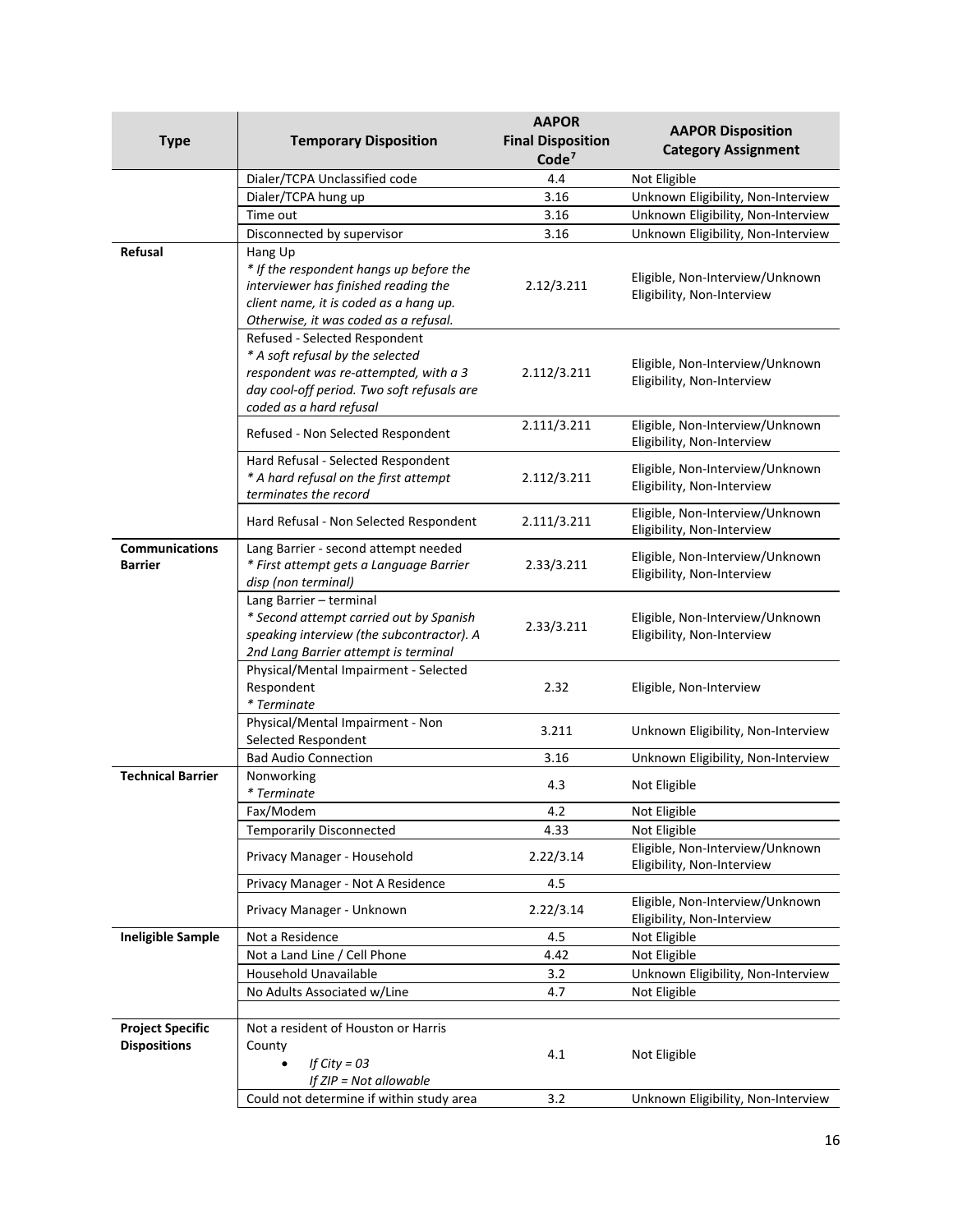| <b>Type</b> | <b>Temporary Disposition</b>                | <b>AAPOR</b><br><b>Final Disposition</b><br>Code <sup>7</sup> | <b>AAPOR Disposition</b><br><b>Category Assignment</b> |
|-------------|---------------------------------------------|---------------------------------------------------------------|--------------------------------------------------------|
|             | If HC/COH BRDR or COU or<br>$CITY = 98, 99$ |                                                               |                                                        |
|             | Could not determine number of adults        | 3.2                                                           | Unknown Eligibility, Non-Interview                     |
| Complete    | Complete                                    | 1.1                                                           | Interview                                              |
|             | <b>Partial Complete</b><br>Through DPA 8    | 1.2                                                           | Interview                                              |

The final disposition codes were then used to calculate response rates (AAPOR Response Rate 4), cooperation rates (AAPOR Cooperation Rate 2), and refusal rates (AAPOR Refusal Rate 2). Data collectors were required to follow the rules for assigning disposition codes, and train and monitor interviewers in the use of specific dispositions.

# **Completes vs Partials**

An interview was considered complete if data was collected for all questions. Partially completed interviews are defined as those where three quarters of the interview were completed, including major portions of sociodemographics. If the respondent did not provide responses for weighting variables, imputed values for these variables were generated. A partial complete interview was defined as having completed questions through variable DPA\_8 (barriers to physical activity).

# **Eligibility**

An eligible household was defined as a housing unit that has a separate entrance, where occupants eat separately from other persons on the property, and that is occupied by its members as their principal or secondary place of residence. The following were non-eligible households: group homes, institutions, and (in the landline telephone sample) households outside of the Houston area or Harris County, Texas. The Health of Houston was a self-reported survey; if respondents reported that they live in private residences, the interviewers did not question them about their residence.

Eligible household members included all related adults (aged 18 years or older), unrelated adults, boarders/roomers, live-in au pairs or students and domestic workers who consider the household their home, even though they may not be home at the time of the call. College housing residents are treated as single adult households. Household members did not include adult family members who were currently living elsewhere.

# **Respondent Selection**

The interviewer asked the respondent to report the number of adults living in the household:

- 1. If there were no adults in the household, the interview terminated.
- 2. If there was 1 adult, that person was selected to complete the interview.
- 3. If there were 2 adults, one of the two adults was randomly selected.
- 4. If there were 3 or more adults, the interviewer asked which of the adults has the next birthday coming up. That person was the selected respondent.

If the selected respondent was not available, the interviewer moved to scheduling a call-back interview. Cell phone respondents are asked if it was a safe time to talk (whether the cell respondent was driving or in a place where speaking could jeopardize their confidentiality).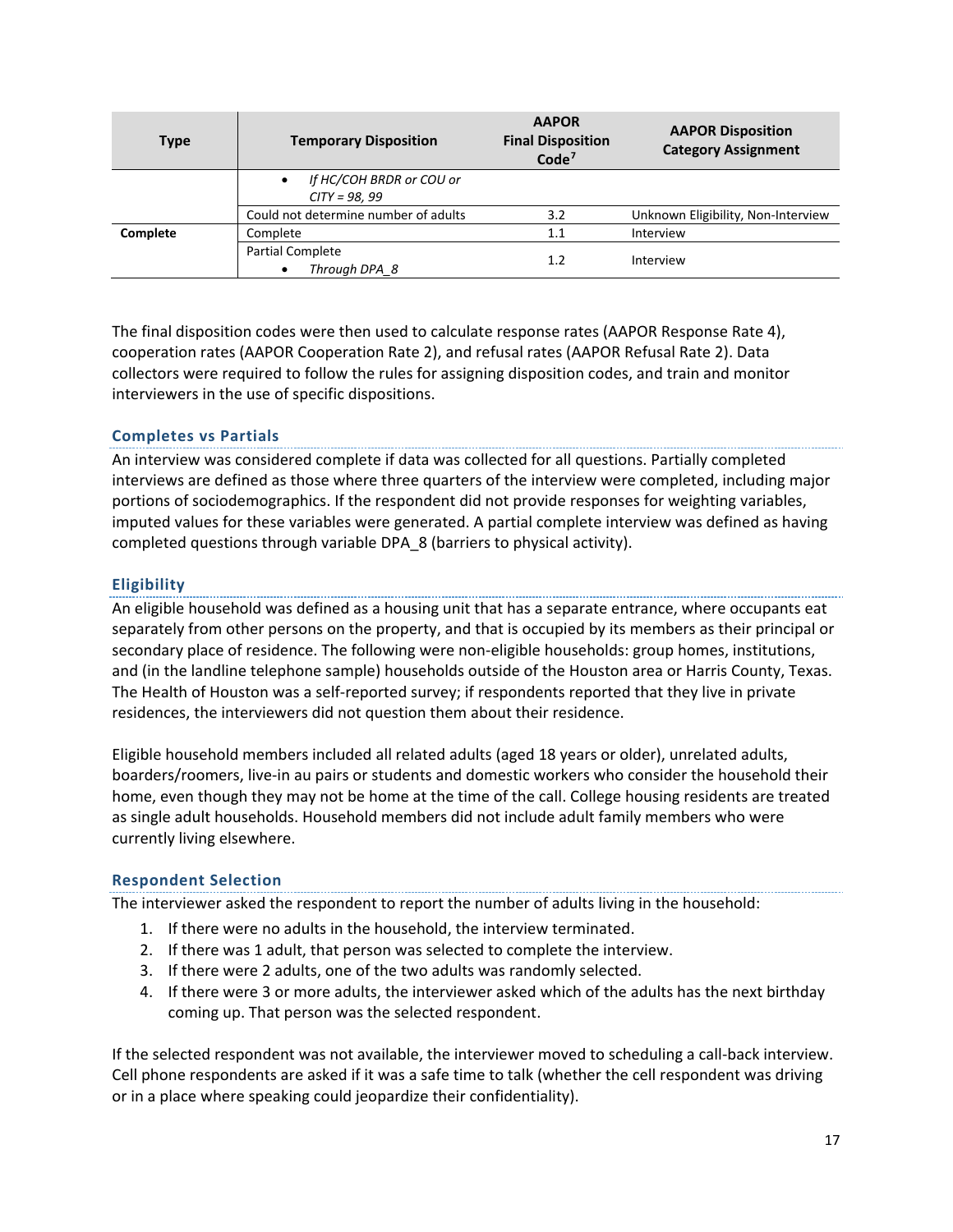## **Refusal conversion**

With the exception of hard refusals, eligible people who initially refuse to be interviewed were contacted at least one additional time and given the opportunity to be interviewed. Preferably, this second contact was made by a supervisor or a different interviewer. Generally, a period of two days between the initial refusal and second attempt was standard protocol. Interviews were coded as "**Hangup"** when respondent hung-up without hearing the survey introduction, and therefore did not know who we were or why we were calling. We use a "**Refusal"** disposition if the respondent hung up after the interviewer identified themselves as calling on behalf of the University of Texas School of Public Health. Interviewers left a message for the next interviewer when the screen prompts them to leave one. We employed a standard of three refusals from the non-selected respondent, and two from the selected respondent.

#### **Cell records and Cell-phone Flag**

Interviewers manually dialed all cell phone numbers. Interviewers disconnected their phones from computer systems that have autodialing capability while calling cell samples, as hand dialing alone is not sufficient to comply with TCPA regulations. The sample included a flag on any cell records where the respondent has a pre-paid cell phone. For these records, the CATI script was modified to offer the participant a \$10 Amazon gift code at the end of the survey to reimburse them for their cell phone minutes.

#### **Answering machine and privacy manager**

Messages left on answering devices/voicemail devices were left by interviewers and not by any automated voice devices. In the voice message, the interviewer described the reasons for the call and when respondents might expect a return call. Messages were left after any attempt, however, messages were not left after every attempt, so that respondents would not be burdened by repeated messages. The survey was programmed to display the answering machine message on the  $1^{st}$ ,  $4^{th}$  and  $9^{th}$  attempt (up to 3 times for LL and up to 2 times for cell).

#### **IVR and callbacks**

ICF set up a toll free 1-800 Interactive Voice Response (IVR) Respondent Helpline and created a menu of options in both Spanish and English. Respondents could hit redial on the local Houston number on their caller ID and it connected to the IVR. Voicemails were checked multiple times throughout a shift and respondents were called back immediately if a callback was requested. If respondents called after calling hours, they heard the IVR prompts and could leave a message if an agent was not available. The IVR script was shared with UT for approval before recording the prompts.

#### **Incentive distribution**

Incentives were read out to respondents at the end of the survey. The incentive was a \$5 gift code, which is a unique set of 14 numbers and letters which can be used by the respondent to purchase items online at amazon.com. The codes never expire, and the interviewer provided instructions on how to store and use the code. Furthermore, the IVR menu included a path for respondents to report incentive problems or ask additional questions after the interview is over. Respondents who had previously refused to participate ("refusal conversions") as well as respondents with a pre-paid cell phone flag received a \$10 code. A total of 1,082 x \$10 codes were distributed during the fielding period.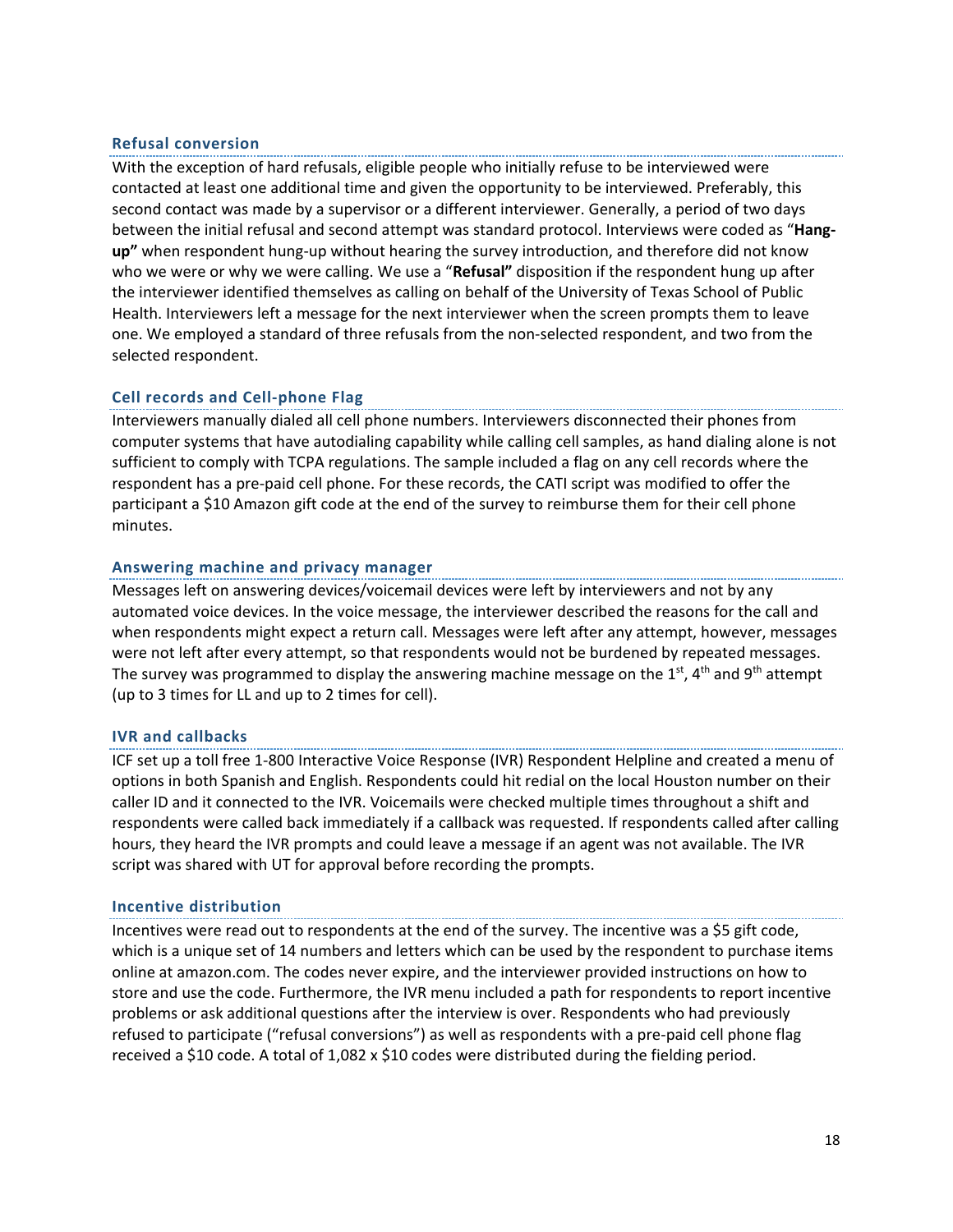# <span id="page-18-0"></span>SUBCONTRACTOR ACCESS AND LOGISTICS

For the Health of Houston Survey, our survey vendor, ICF, subcontracted with an experienced historically underutilized business (HUB) with extensive CATI facilities called Customer Research International (CRI). CRI has 90 CATI stations located in Houston. ICF maintained the CATI program and sample on their servers, and CRI used remote call center VoIP communication services to access ICF's systems via a secure cloud system. In this way, all dialing and interviewing was integrated. ICF trained their interviewing counterparts at CRI and monitored them alongside CRI supervisors. ICF's CATI systems enabled case tracking and the ability to determine the progress of all sample numbers assigned to CRI. If any numbers seemed to be problematic, project managers could pull them back to the ICF system for follow-up.

ICF's calling team was assigned to complete 580 interviews, while CRI's team was assigned to complete 4,920, including all the Spanish-language interviews. ICF created a special disposition to enable timely call-backs from CRI in Spanish. ICF and Recon call center supervisors monitored 10% of all interviews (include those conducted by the subcontractor). All respondents were notified at the beginning of the call that the call may be recorded.

- QA/on-site minimum monitoring targets, 10% using live recordings
- PM supervisions/monitoring

During the interviewer training, we discussed a list of frequently asked questions. Interviewers could access these at any point during the interview.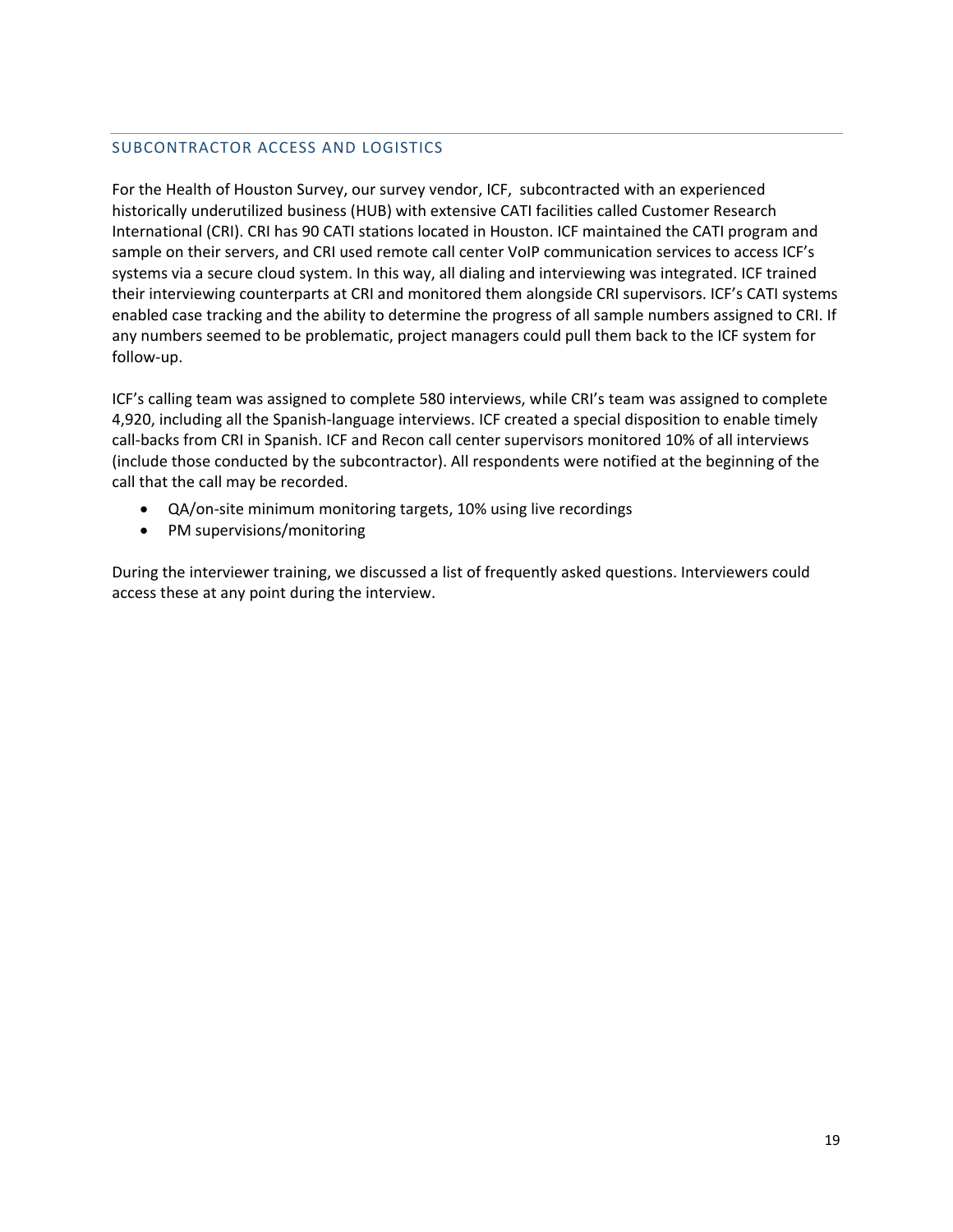#### <span id="page-19-0"></span>OUTCOME RATES CALCULATION

#### **Response rates**

The overall response rate for the Health of Houston Survey is a composite of the screener completion rate (i.e., success in introducing the survey to a household and randomly selecting an adult to be interviewed) and the extended interview completion rate (i.e., success in getting the selected person to complete the extended interview). The Response rate formula is AAPOR Response Rate 4 (RR4), defined below:

$$
RR4 = \frac{(I+P)}{(I+P) + (R+NC+O) + e(UH+UO)}
$$

**Cooperation rates**

 $(I + P)$  $COOP2 = (I + P) + R + O$ 

#### **Refusal rates**

 $REF2 =$ —–

 $(I + P) + (R + NC + O) + e(UH + UO)$ 

R

RR = Response rate COOP= Cooperation rate REF = Refusal rate CON = Contact rate  $I =$  Complete interview  $(1.1)$ P = Partial interview (1.2) R = Refusal and break-off (2.10) NC = Non-contact (2.20) O = Other (2.30) UH = Unknown if household/occupied HU (3.10) UO = Unknown, other (3.20) e = Estimated proportion of cases of unknown eligibility that are eligible

Overall and by frame type response rates are depicted in Table 7.

| TABLE 7: Outcome Rates of the Health of Houston Study |  |
|-------------------------------------------------------|--|
|-------------------------------------------------------|--|

|           |                                   | <b>Resolution</b><br>Rate | <b>Interview</b><br><b>Completion</b><br>Rate | Cooperation<br>Rate | Refusal<br>Rate | Response<br>Rate |
|-----------|-----------------------------------|---------------------------|-----------------------------------------------|---------------------|-----------------|------------------|
| Cellphone | <b>Billing location in Harris</b> |                           |                                               |                     |                 |                  |
| Sample    | County                            | 16.7%                     | 90.9%                                         | 70.6%               | 1.2%            | 11.8%            |
|           | Billing location not in           |                           |                                               |                     |                 |                  |
|           | Harris County                     | 10.0%                     | 87.3%                                         | 68.9%               | 1.0%            | 6.9%             |
|           | No billing match                  | 26.2%                     | 90.9%                                         | 66.8%               | 1.8%            | 17.5%            |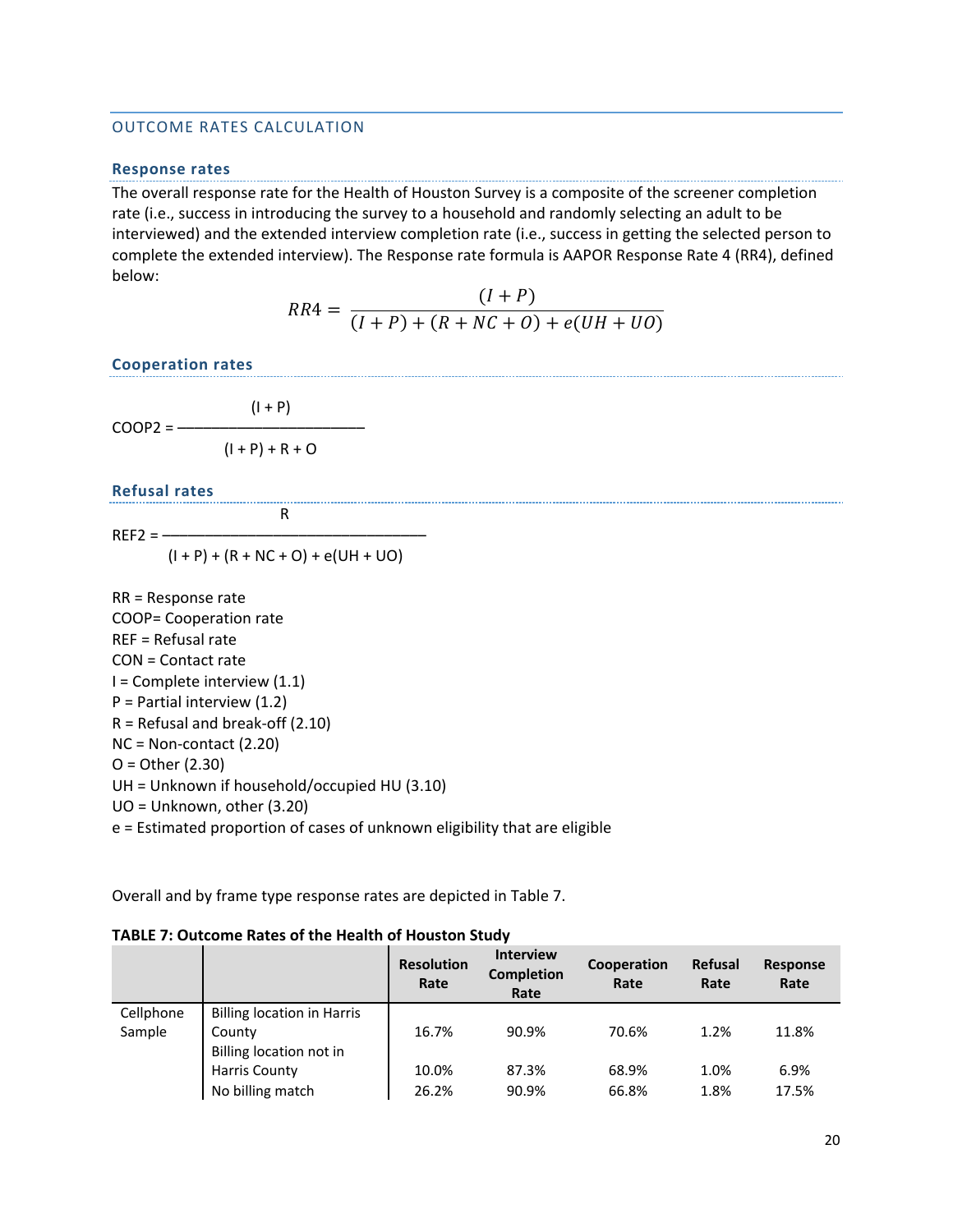|          |               | <b>Resolution</b><br>Rate | <b>Interview</b><br><b>Completion</b><br>Rate | Cooperation<br>Rate | <b>Refusal</b><br>Rate | <b>Response</b><br>Rate |
|----------|---------------|---------------------------|-----------------------------------------------|---------------------|------------------------|-------------------------|
|          | Oversample    | 13.3%                     | 91.8%                                         | 70.3%               | 0.8%                   | 9.3%                    |
| Landline |               |                           |                                               |                     |                        |                         |
| Sample   | East central  | 90.6%                     | 86.5%                                         | 57.6%               | 8.1%                   | 52.1%                   |
|          | North central | 88.1%                     | 87.2%                                         | 65.3%               | 8.4%                   | 57.1%                   |
|          | South central | 87.5%                     | 80.5%                                         | 56.3%               | 11.9%                  | 49.3%                   |
|          | West central  | 91.8%                     | 82.0%                                         | 58.7%               | 11.7%                  | 53.7%                   |
|          | East          | 86.6%                     | 81.0%                                         | 54.8%               | 11.2%                  | 47.5%                   |
|          | North         | 85.1%                     | 86.4%                                         | 57.3%               | 7.7%                   | 48.8%                   |
|          | West          | 82.4%                     | 84.3%                                         | 57.1%               | 8.8%                   | 47.0%                   |
|          | Oversample    | 77.5%                     | 82.1%                                         | 59.1%               | 10.0%                  | 45.8%                   |
| Combined | Landline      | 86.7%                     | 83.0%                                         | 57.1%               | 10.2%                  | 49.5%                   |
|          | Cell          | 39.0%                     | 91.0%                                         | 69.6%               | 2.7%                   | 27.1%                   |
|          | Overall       |                           |                                               |                     |                        | 32.8%                   |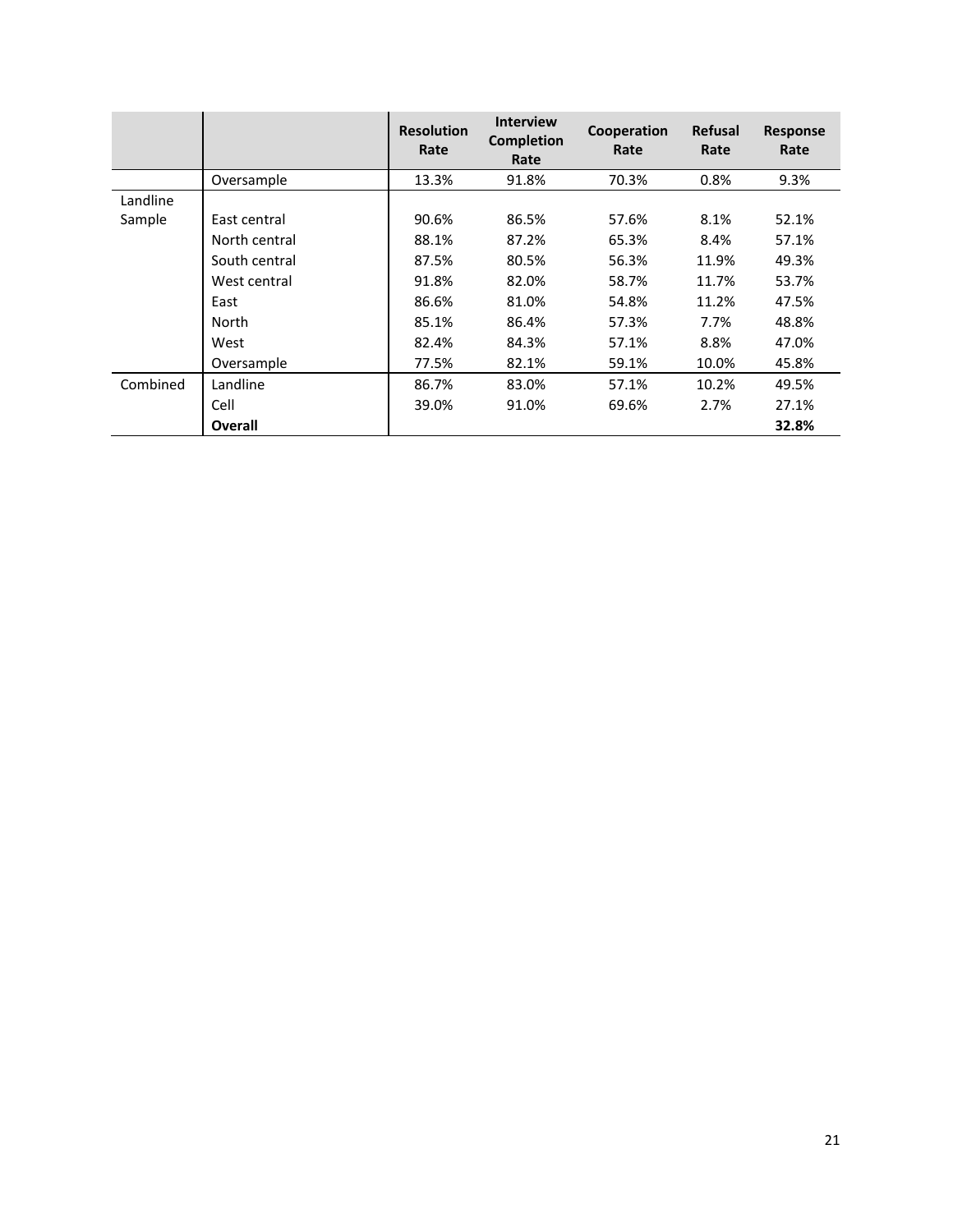#### WEIGHTING

Survey weights were computed to correct for disproportionate sampling probabilities introduced by the sampling design, including unequal probabilities due to the dual-frame sample and Asian oversample; and to correct for differences in demographic characteristics of the sample versus the population, reducing the risk of nonresponse and coverage biases in substantive estimates that may be associated with those demographics. The weighted dataset included six weights:

| FINAL WT ADULT      | Final weight adult             |
|---------------------|--------------------------------|
| FINAL WT ADULT PRE  | Final weight adult pre-Harvey  |
| FINAL WT ADULT POST | Final weight adult post-Harvey |
| FINAL WT CHILD      | Final weight child             |
| FINAL WT CHILD PRE  | Final weight child pre-Harvey  |
| FINAL WT CHILD POST | Final weight child post-Harvey |

#### **TABLE 8: Weights included in final dataset**

We calculated the weights in three steps: 1) calculating cell and landline design weights, 2) combining the cell phone and landline samples, and 3) population calibration (i.e. post-stratification and raking).

#### **Design Weights**

The design weights were computed as the inverse of the probability of selection of the phone number from the sampling frame (landline and cell phone). The selection probability has two components, the base probability of selection and the Asian oversample probability of selection. We combined the two selection probabilities into a joint probability of selection.

#### **Landline Weight**

The base landline phone sample is selected by drawing  $n<sub>L</sub>$  landline phone numbers from  $N<sub>L</sub>$  numbers on the frame for each of the aggregate strata. The sample selection probability is calculated as:

$$
Pr_{B}(L)=(n_{L}/N_{L}).
$$

The landline sample for the Asian oversample were selected from telephone exchanges associated with block groups that have 10% Asian population or more. The landline probability of selection is calculated based on the telephone numbers selected divided by the frame size,  $Pr_A(L) = (n_L A / N_L A)$ . Further, although the Baytown and Pasadena samples were eliminated post-Harvey, there was pre-Harvey sample target to these areas. These oversamples are also adjusted for through the probability of being selected in the town oversample,  $Pr_{\tau}(L) = (n_{LT}/N_{LT})$ . The joint probability of selection for the landline sample is:

$$
Pr(L) = Pr_{B}(L) + Pr_{A}(L) + Pr_{T}(L)
$$
  
- Pr\_{B}(L) \* Pr\_{A}(L) - Pr\_{B}(L) \* Pr\_{T}(L) - Pr\_{A}(L) \* Pr\_{T}(L)  
+ Pr\_{B}(L) \* Pr\_{A}(L) \* Pr\_{T}(L).

This probability represents the probability that a landline number is selected in the base sample or the Asian oversample. For telephone numbers selected from banks that are not in the Asian oversample frame,  $Pr_A(L) = 0$  and the landline probability is equal to the probability of selection for the base sample. The sampling weight for the landline sample is the inverse of the selection probability, W1 = 1/ Pr(*L).* For the landline sample, we made two adjustments to the weights to compute probability of selecting an adult.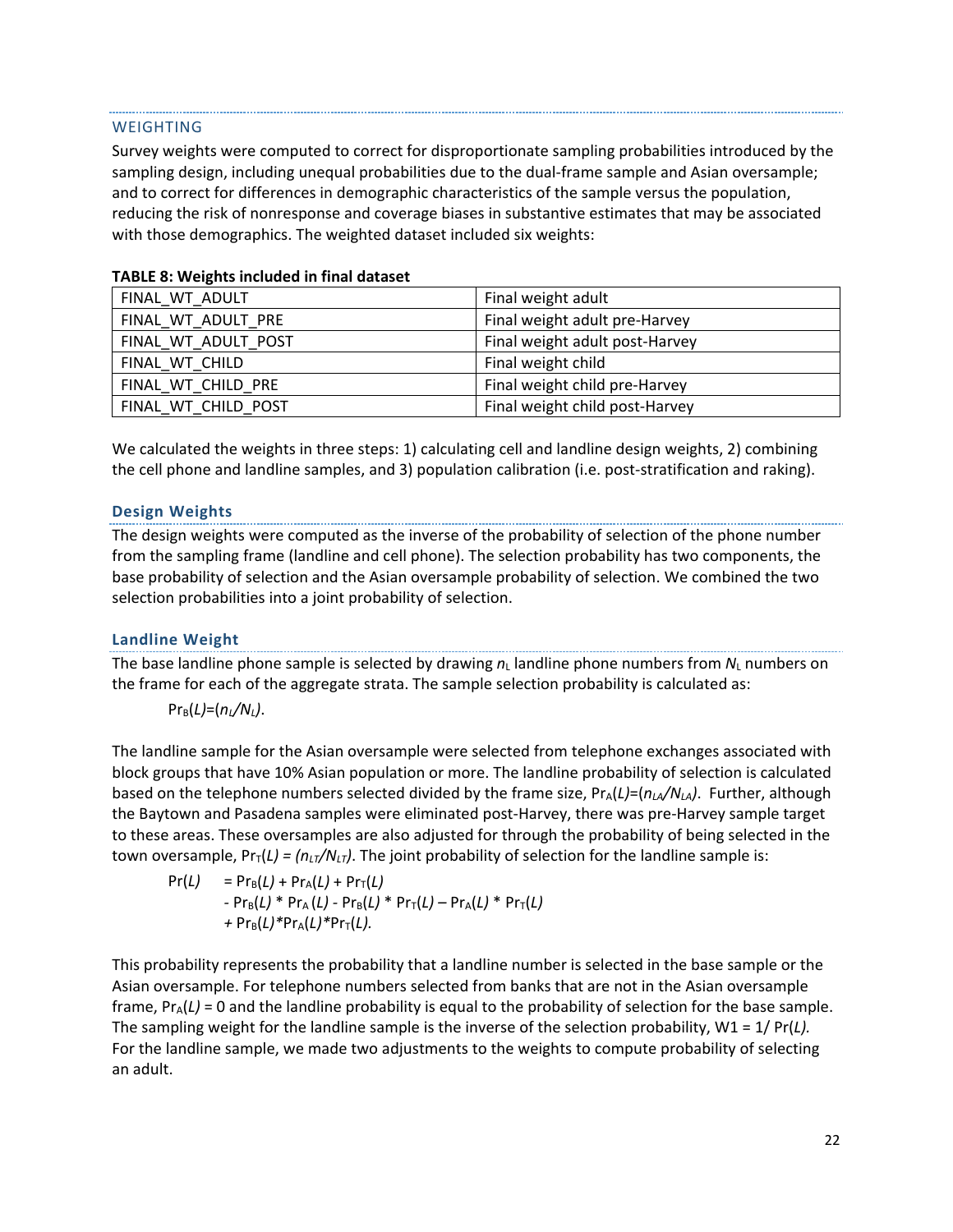- 1. Within household selection. We randomly select one adult within each household to complete the survey. Therefore, the within household sampling weight is equal to the number of adults eligible for the survey.
- 2. Adjustment for multiple phone lines. Since households are selected with probability proportional to their number of telephone numbers, we adjust for multiple phone lines.

Using these two adjustments, the design weight is:

DESIGN\_WT = W1 × ADULTS/PHONES.

# **Cell Phone Weight**

The cell phone sample were selected in two phases (double sampling for stratification). The first phase sample is a selection of  $n_{\rm C}^*$  cell phone numbers from  $N_{\rm C}$  numbers on the frame. The  $n_{\rm C}^*$  numbers are matched to a database to check for phone activity and to obtain the block group associated with the cell phone number. The numbers are then classified into the aggregate strata, plus a stratum for numbers that could not successfully be matched to geography based on billing information. In the second phase sample, the cell phone numbers are subsampled with "match-in" numbers oversampled relative to the "unmatched" numbers. The two phase sample selection probability for matching stratum *s* is calculated as:

PrB(*C)*=(*nC \* /NC)×(n*Cs/*nCs\** )

The cell phone sample for the Asian oversample is selected from a frame of cell phone numbers with a billing location in one of the block groups identified for the Asian oversample or selected in the Asian flagged sample, as  $Pr_A(C)=n_{CA}/N_{CA}$ . The Baytown and Pasadena oversamples are adjusted for through the probability of being selected in the town oversample,  $Pr<sub>T</sub>(C) = (n<sub>CT</sub>/N<sub>CT</sub>)$ . The joint probability of selection for the cell sample is:

$$
Pr(C) = Pr_{B}(C) + Pr_{A}(C) + Pr_{T}(C)
$$
  
- Pr\_{B}(C) \* Pr\_{A}(C) - Pr\_{B}(C) \* Pr\_{T}(C) - Pr\_{A}(C) \* Pr\_{T}(C)  
+ Pr\_{B}(C) \* Pr\_{A}(C) \* Pr\_{T}(C).

This probability represents the probability that a cell phone number is selected in the base sample or either of the Asian oversamples. For cell phone numbers that are not eligible for the Asian oversample,  $Pr_A(C)$  = 0. For those who are not on the Pasadena or Baytown frame,  $Pr_T(C)$  = 0. For those not on either oversampling frame, the cell phone probability is equal to the probability of selection for the base sample. The sampling weight for the cell phone sample is the inverse of the selection probability,  $W1 =$ 1/ Pr(C*).* There are no household adjustments required for the cell phone sample so the design weight is equal to the sampling weight, DESIGN\_WT = W1.

# **Frame Integration**

The sample design is a fully overlapping landline and cell phone dual frame, meaning those who have a landline and cell phone are eligible to be selected via either sample. To account for the overlap of dualusers selected in the cell sample and the dual-users selected in the landline sample, we use a composite weight.

First, the design weighted total of dual-users from the landline sample and the design weighted total of dual-users from cell phone sample are averaged based on a composite weight designed to optimize the variances of weighted estimates. The composite weight is a ratio of the effective sample sizes, c = *neff*1/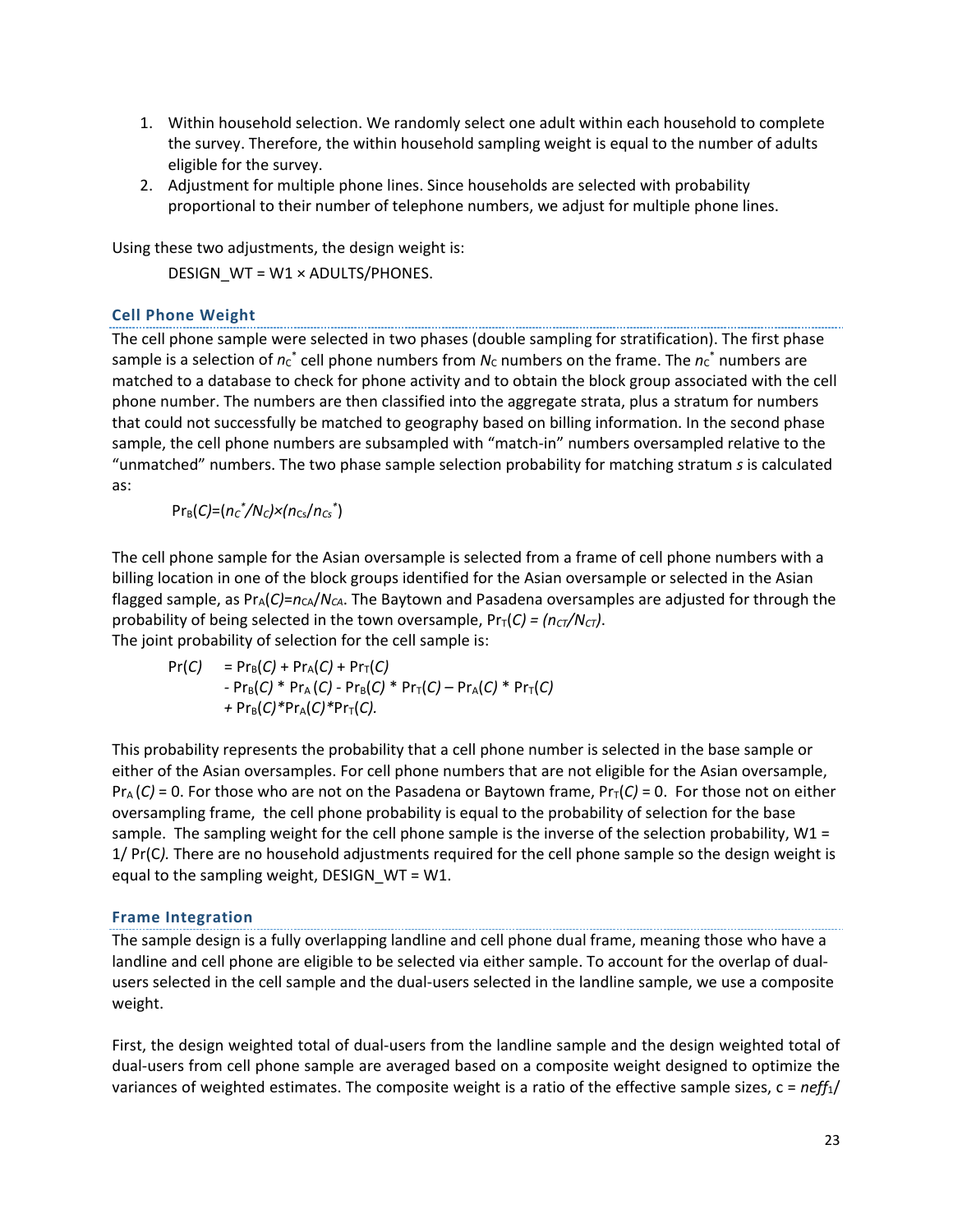$(neff_1 + nef_2)$ , where  $neff = n/deff$  is the effective sample size;  $deff = n \times \sum w_i^2 \times [\sum w_i]^{-2}$  is a measure of variability of respondent level weights *(wi*) and n is the sample size for the survey. The landline design weight is multiplied by c, where 0 < c < 1 and the cell phone design weight by 1-c. Before averaging the landline and cell samples, we adjust each individually to match the estimated number of cell-only and landline population based on the estimated cell-only percentage (46%) from Marketing Systems Group (MSG). The MSG cell-only estimate is calculated by subtracting the estimated landline households from the estimated telephone households. [Table 9](#page-25-1) includes the cell-only and dual-user percentages from the cell phone and the number of landline completes for the entire fielding period.

|              | Landline<br><b>Sample</b> | <b>Cell</b><br>sample | <b>Total</b><br>(%) | <b>Population</b><br><b>Estimate</b> |
|--------------|---------------------------|-----------------------|---------------------|--------------------------------------|
| Cell-only    |                           | 3,163                 | 3,163 (55.5%)       | 46%                                  |
| Has landline | 1.455                     | 1,076                 | 2,531 (44.5%)       | 54%                                  |

| TABLE 9: Cell-only and Landline Completed Interviews by Sample Type |  |
|---------------------------------------------------------------------|--|
|---------------------------------------------------------------------|--|

# **Child Design Weights**

Since children are selected via an adult in the household, the child design weights are calculated from the adult dual-frame adjusted weight. However, since there is only one randomly selected child from the household, we divide the weights based on the number of children in the household. This represents the within household probability of selecting a child. Further, since the child could be selected through any adult in the household, we remove the within household adult selection in the landline sample. The child dual-frame weight is calculated as:

DUAL\_WT\_CHILD = DUAL\_WT\_ADULT/ADULTS\*CHILDREN.

#### **Raking Ratio Adjustment**

Finally, we used an iterative ratio adjustment, called raking, to adjust for nonresponse and noncoverage (of the non-telephone population). This process aligned the weighted survey sample with benchmark demographic distributions for the target population. The targets were based on the age, gender, race/ethnicity, marital status, and educational attainment for each of the aggregates as well as the entire city. These targets were obtained from the most currently available data from the American Community Survey conducted by the U.S. Census (currently 2011-2015 5 year estimates). The child and adult surveys are weighted separately. The weighting targets are:

#### **Adults**

- 1) Age (18-24; 25-34; 35-44; 45-54; 55-64; 65-74; 75+) by gender
- 2) Race/ethnicity (Hispanic; non-Hisp white; non-Hisp black; non-Hisp Asian, non-Hisp other/multi)
- 3) Gender by race/ethnicity (Hispanic; non-Hisp white; non-Hisp black; non-Hisp other/multi)
- 4) Education (Less than high school; HS grad; some college; Bachelor's degree)
- 5) Gender by Marital Status (Married; widowed, divorced or separated; never married)
- 6) Aggregate by housing tenure (Own or rent)
- 7) Aggregate by race/ethnicity (Hispanic; non-Hisp black; non-Hisp white/other/multi)
- 8) Aggregate by age (18-34; 35-54; 55+)
- 9) Aggregate by gender

#### **Children**

1) Age (0-4; 5-9; 10-14; 15-17) by gender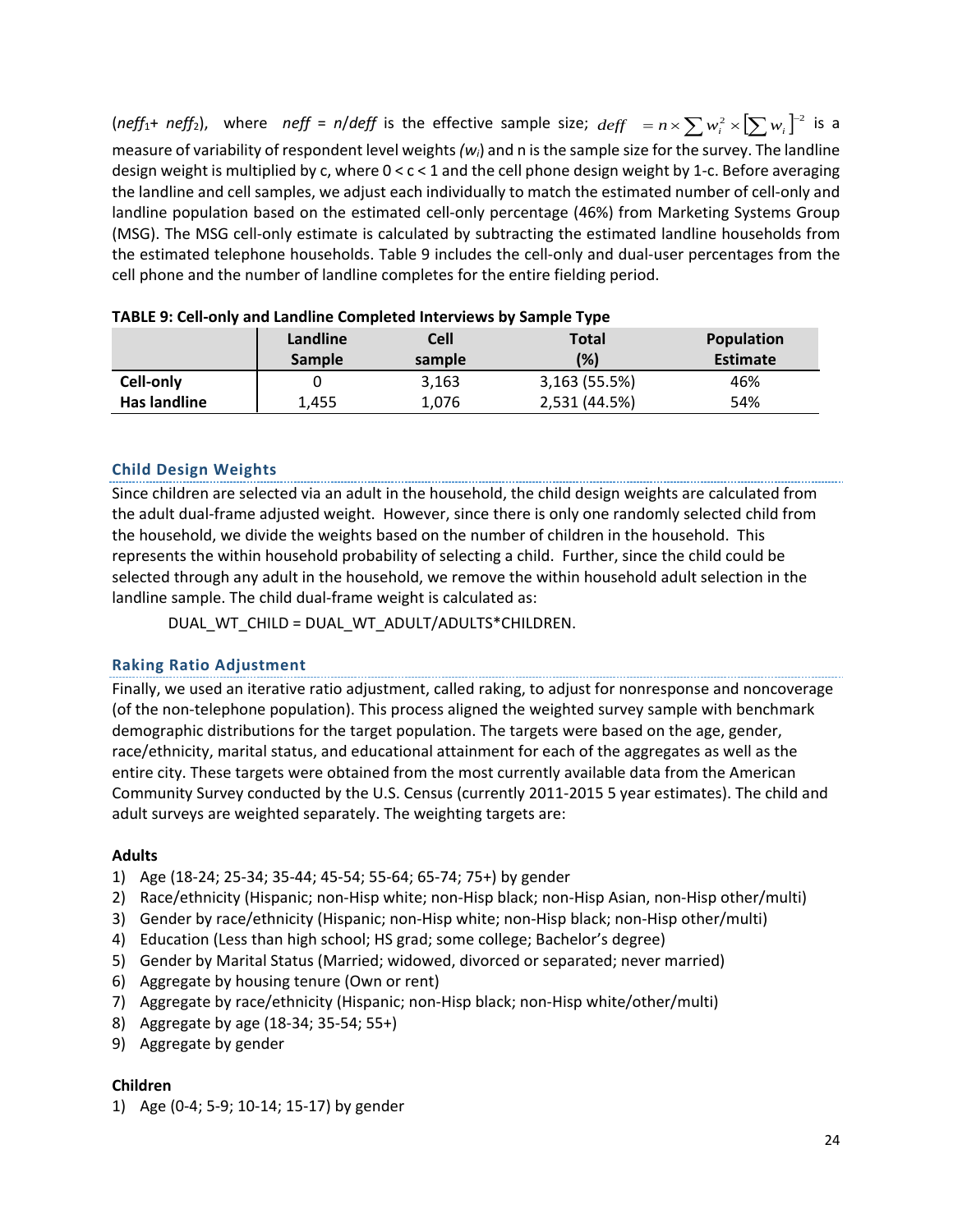- 2) Race/ethnicity (Hispanic; non-Hisp white; non-Hisp black; non-Hisp other/multi)
- 3) Gender by race/ethnicity (Hispanic; non-Hisp black; non-Hisp white/other/multi)
- 4) Aggregate by race/ethnicity (Hispanic; non-Hisp black; non-Hisp white/other/multi)
- 5) Aggregate by housing tenure (Own or rent)
- 6) Aggregate by age (18-34; 35-54; 55+) by gender

#### **Weight Trimming**

 $\overline{a}$ 

The weight trimming were integrated with the raking process using Izrael et al.'s (2009) rake and trim algorithm.<sup>[8](#page-24-0)</sup> Weights were trimmed using the global high cap value (GHCV) method. That method reduces large weights and increases small weights when they exceed the global lower or upper bounds (on the basis of factors of the average weight). The weights are constrained from increasing or decreasing beyond the individual lower or upper bounds. For example, a weight cannot increase more than four times its input weight.

<span id="page-24-0"></span><sup>8</sup> Izrael, D., Battaglia, M. P., & Frankel, M. R. (2009). Extreme survey weight adjustment as a component of sample balancing (a.k.a. Raking). SAS Global Forum.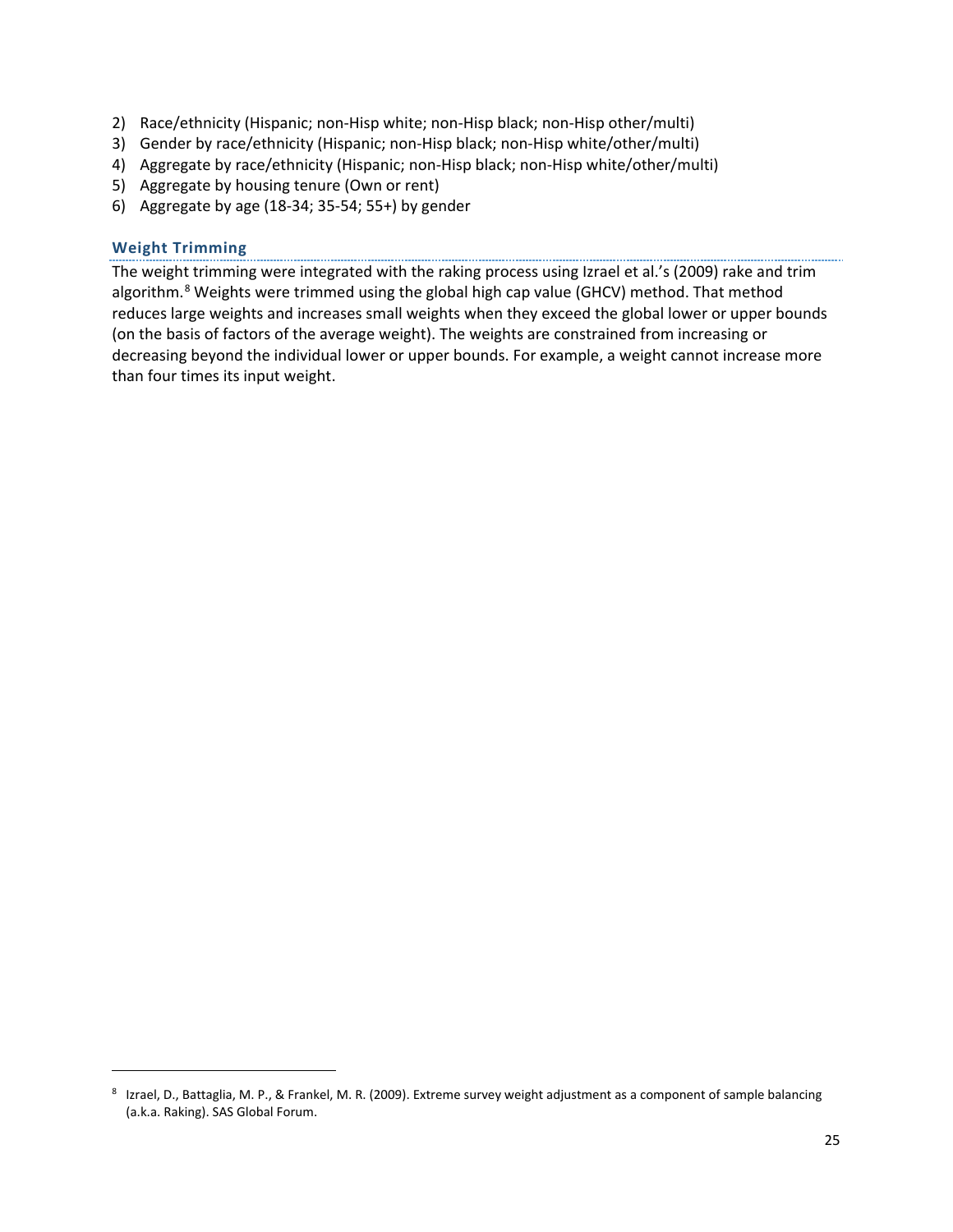# <span id="page-25-0"></span>IMPUTATIONS

Missing values are imputed for all weighting variables as well as variables required for calculating poverty status. We use four different imputation strategies as described in [Table 1](#page-25-1)0. The imputation is performed within imputation classes (e.g. males and females imputed separately). The imputation is sequential, meaning each step is based on the results of the following steps.

| Data Item                                                                                           | <b>Imputation Method</b>                                                                                                                                                                                                             | <b>Imputation Classes</b>                                                                                                                                                 |
|-----------------------------------------------------------------------------------------------------|--------------------------------------------------------------------------------------------------------------------------------------------------------------------------------------------------------------------------------------|---------------------------------------------------------------------------------------------------------------------------------------------------------------------------|
| Age                                                                                                 | Mean-assign the mean value to all<br>missing cases                                                                                                                                                                                   | Call type (landline or cell), gender,<br>race or<br>Call type, gender (if race missing)                                                                                   |
| Race/ethnicity                                                                                      | Mode-assign the modal value to all<br>missing cases. If race is missing for child,<br>assign race of adult. When the adult race<br>is missing, impute with the child race (if<br>available). These will be coded as<br>iracecell4=2. | Call type, aggregate, gender                                                                                                                                              |
| <b>Educational attainment,</b><br>marital status, tenure<br>number of adults,<br>number of children | Random Hot deck-- missing values are<br>substituted from a respondent with non-<br>missing values (limited to a single donor.)<br>These values are simultaneously imputed<br>to preserve variable relationships.                     | Call type, gender, race, age group                                                                                                                                        |
| <b>Income</b>                                                                                       | Regression-- a model predicting income<br>based on other variables in the survey                                                                                                                                                     | Modeled separately by call type<br>Variables: number of children,<br>marital status, race/ethnicity,<br>education, tenure, employment, age<br>group, gender and aggregate |

#### <span id="page-25-1"></span>**TABLE 10: Imputation Plan**

The motivation for imputation of the HHS2017-18 is to create a public-use dataset for general users with as little as possible missing values for any possible future analysis. Missingness (i.e., nonresponse) in a survey, such as the HHS2017-18, can be categorized as follows:

- (1) Unit nonresponse: cases sampled for the survey but not participating in an interview, such as noncontacts and refusers. The weighting procedure applied by the vendor takes into account this nonresponse.
- (2) Survey block nonresponse ("Not In Survey"): set of questions that were not asked to some participants by design such as asking about hurricane Harvey related damage, which could only be asked to the part of the survey sample collected after Harvey.
- (3) Item nonresponse: This includes questions not asked as a result of skip patterns ("Not In Universe"), or questions related to uncertainty ("don't know", "DK") or unwillingness (responses "refused", or "REF") or were not responded due to either participant's drop-out from the survey ("SPND", for "suspended"). Missing for other reasons ("MOR") are possible in some cases, for instance, for derived or composite variables (e.g., body mass index, which depends on the values of height and weight).

Most variables had a small amount of missing data (e.g. <5%).

# *Reference*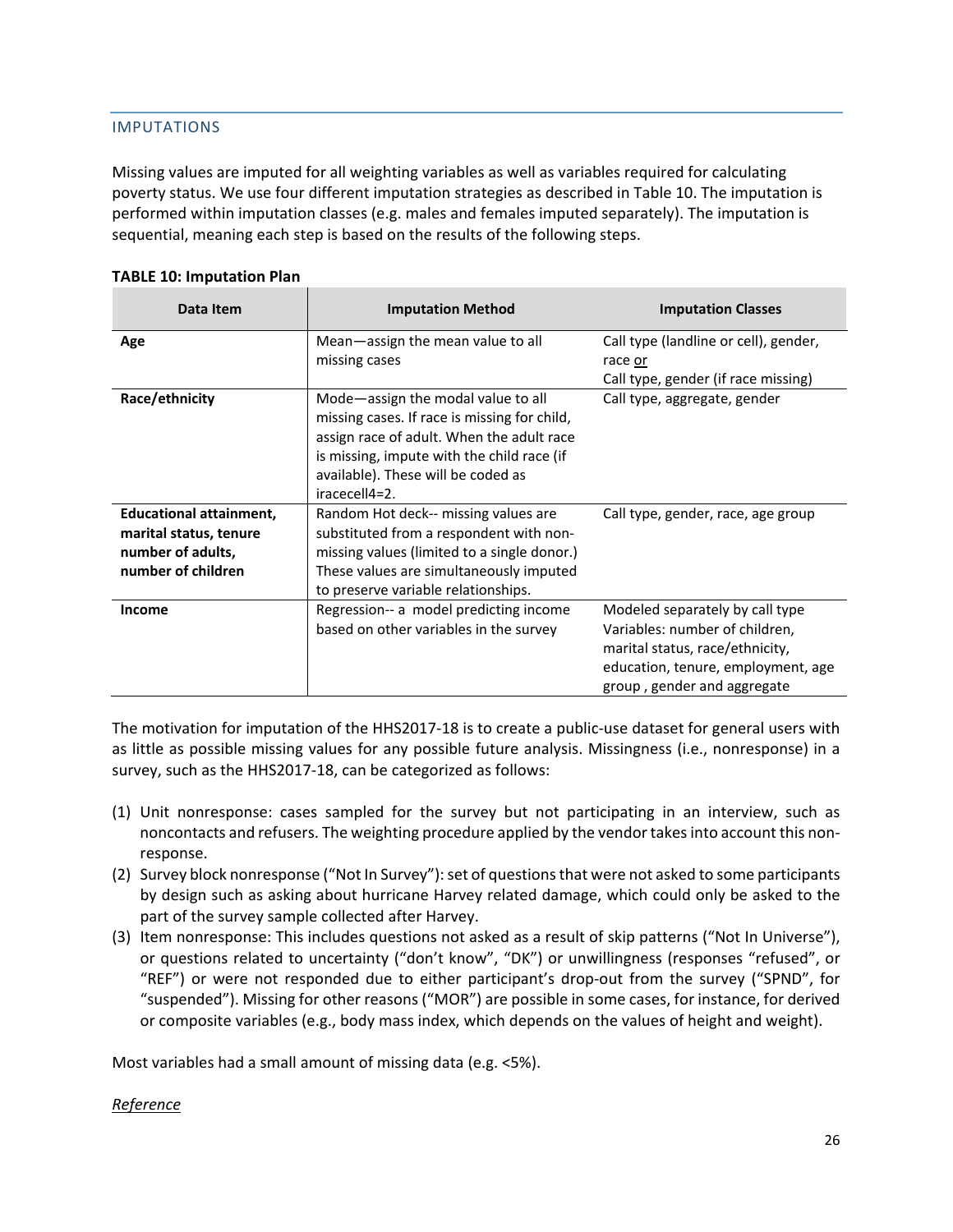*He Y, Zaslavsky AM, Landrun MB, Harrington DP, Catalano P. Multiple imputation in a large-scale complex survey: a practical guide. Stat Methods Med Res 2010;19(6):653-70.*

#### **Implementation of Imputation**

A series of a priori imputations were performed before the multiple imputation described in this document was implemented. Previous imputations were related to key variables (e.g., gender, age, income) needed to create the sampling weights. These imputations were implemented and documented by the survey vendor. Also, the study team imputed observations across the dataset based on logical relationships with other responses or by re-coding responses in the "other" option in some questions.

Imputation was only performed on missingness related to "don't know", "refused" or "missing due to other reasons". Nonresponse missing values related to participation drop-out were not imputed since these group of participants did not have a chance to be asked those questions and the nonresponse is likely not missing at random. Most drop-out seemed to be related to lack of time to complete the survey, which cast doubts about missing-at-random assumptions for the imputations.

Further, when skip patterns were present, questions with missing values were imputed following the appropriately chain of questions as indicated in the questionnaire. That is, missing responses within a skip pattern branch were conditionally imputed based on the skip pattern questions. We created 25 imputations for each missing value and then selected the median value out of the 25 predicted values.

#### **Specifying Imputation Models**

#### **Selection of predictors for the imputation**

#### **Predictive variables**

To carry out MI, the inclusion of several variables is often recommended in an attempt to keep the assumption of missing-at-random (i.e., missing value (y) depends on x, but not y) plausible. Still, some literature exists indicating that MI performs well even under missing-not-at-random conditions (i.e., probability of a missing value depends on the variable that is missing such as respondents with high income are less likely to report income) and estimates are unbiased. This is possibly due to another measured variable (e.g., education) that indirectly predicts the probability of missingness in that variable (e.g., the number of years of education is associated).

We aimed to included variables that may be associated with the variable to be imputed (there's no agreement on the recommendations about the size of the correlation, with some authors suggesting values >0.4 and other much lower ones) and that may predict the missingness pattern. These variables may not be of relevance for any analytic model, but adding them to the imputation model helps to make the assumption of MAR plausible. Given that for the HHS2017/18 we are not building a specific analytical model (e.g., a model containing a dependent variable and one or more independent variables) but we are aiming to obtain a dataset for all possible analyses on this given dataset, we were generous in the selected variables to consider for the imputation models. Further, due to the large number of variables included in the HHS2017-18 dataset, we decided to use the same variables for all the predictions (note the vendor used a similar approach for the imputation they did).

The challenge is then to select a number of variables that would help to minimize potential bias due to non-MAR and increase the precision of the imputation without introducing an excessive number of variables in the model. Not all the "good" predictors of missingness may be included in the dataset (i.e.,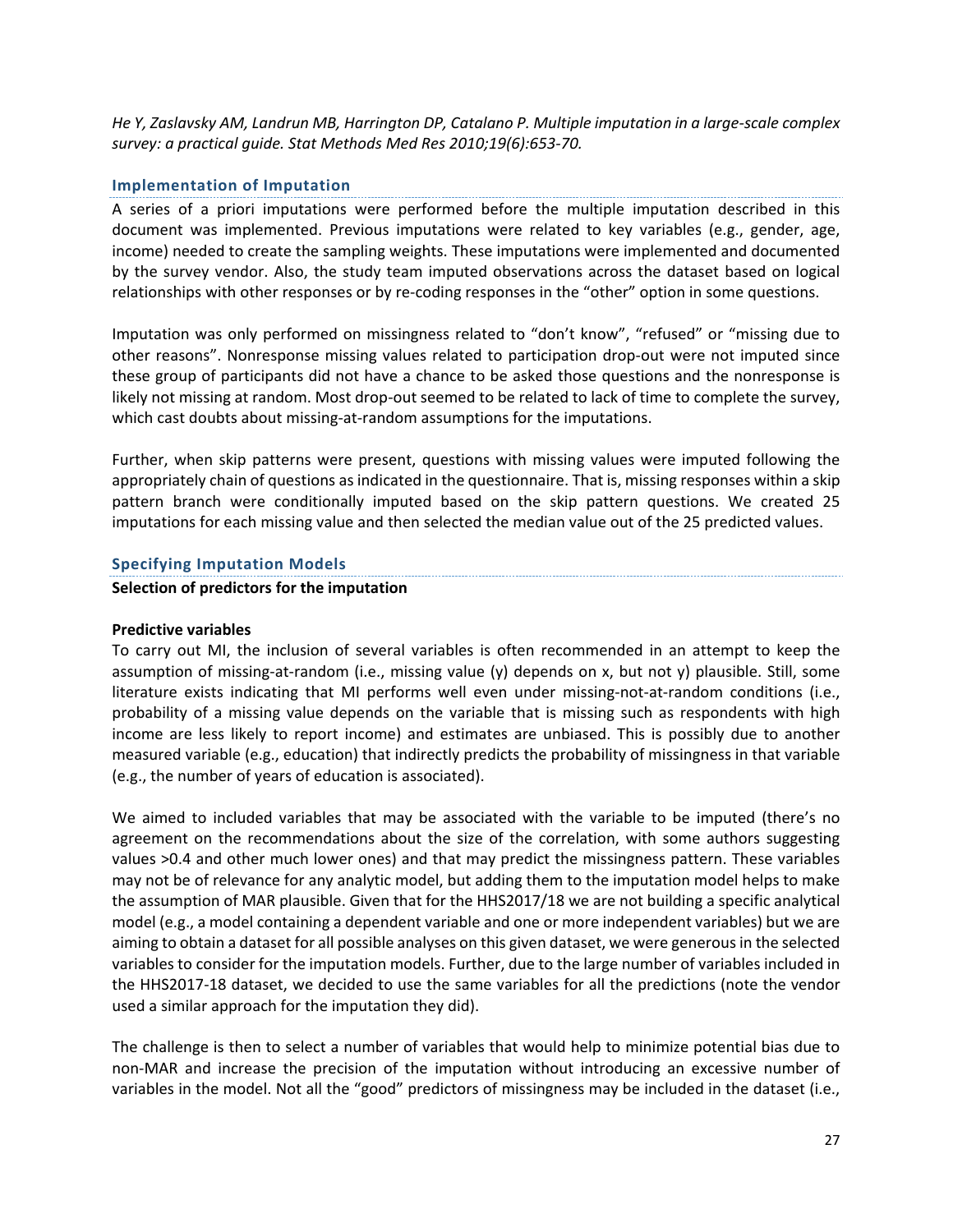since they have not been asked). But even if it was possible, the statistical models might be overfitted and, likely, would run into convergence problems and generate unreliable imputed values. On the other hand, if only a very small number of auxiliary variables were to be selected, the models might be underspecified. Briefly, while "some" variables may help, either "too many" or "too few" may be harmful.

Ideally, imputation models would be tailored according to an intended specific analysis. Given the general purpose of our imputation (i.e., to create a public data file which is as much complete as possible), we took the following approach. A set of sociodemographic variables were always included in all the imputation models to account for the potential variability one would expect based on age (grouped as the vendor did), gender, general socio-economic indicators (i.e., education, using the same grouping done by the vendor in their imputations) as well as area and the type of sample source.

Weights were also included. When dealing with missing data in complex survey datasets such as the HHS2017-18, the consensus in the literature leans towards recommending that including the survey weights as covariate in the imputation models would improve the multiple imputation results. Continuous weights would need to be grouped (e.g., quintiles) and modelled as a nominal variable. Missing values for adults and children as variables as well as for variables only in the pre-Harvey sample or only in the post-Harvey sample were imputed using the corresponding weights.

None of the selected predictive variables had missing data. The possibility exists that the introduction of variables in the predicted models may generate bias, although it may only be of importance in the case when correlations between the predictive variables and other variables in the model are high (that was our case). Otherwise, their potential for bias is small.

# *References*

*Schafer JL, Graham JW. Missing data: our view of the state of the art. Psychol Method 2002;7(2):147-77.* Faris PD, Ghali WA, Brant R, Norris CM, Galbraith PD, Knudtson ML; APPROACH (Alberta Provincial *Program for Outcome Assessment in Coronary Heart Disease) Investigators. Multiple imputation versus data enhancement for dealing with missing data in observational health care outcome analyses. J Clin Epidemiol 2002;55(2):184-91.* 

- *Hardt J, Herke M, Leohart R. Auxiliary variables in multiple imputation in regression with missing X: a warning against including too many in small sample research. BMC Medical Research Methodology 2012; 12:184.*
- *Thoemmes F, Rose N. A cautious note on auxiliary variables that can increase bias in missing data problems. Multivariate Behavioral Research 2004; 49:443-459*.

# **Dealing with perfect prediction**

Perfect prediction may occur during estimation of categorical data, particularly when some of the categories are of small size. To minimize the occurrence of this problem, an "augmentation" strategy, which adds a few extra observations with small weights, is commonly recommended in the literature. Thus, in the predictive models of categorical variables we used the augmentation option available in Stata.

# *Reference*

*White IR, Daniel R, Royston P. Avoiding bias due to perfect prediction in multiple imputation of incomplete categorical variables. Computational Statistics and Data Analysis 2010; 54: 2267-2275.*

# **Derived variables**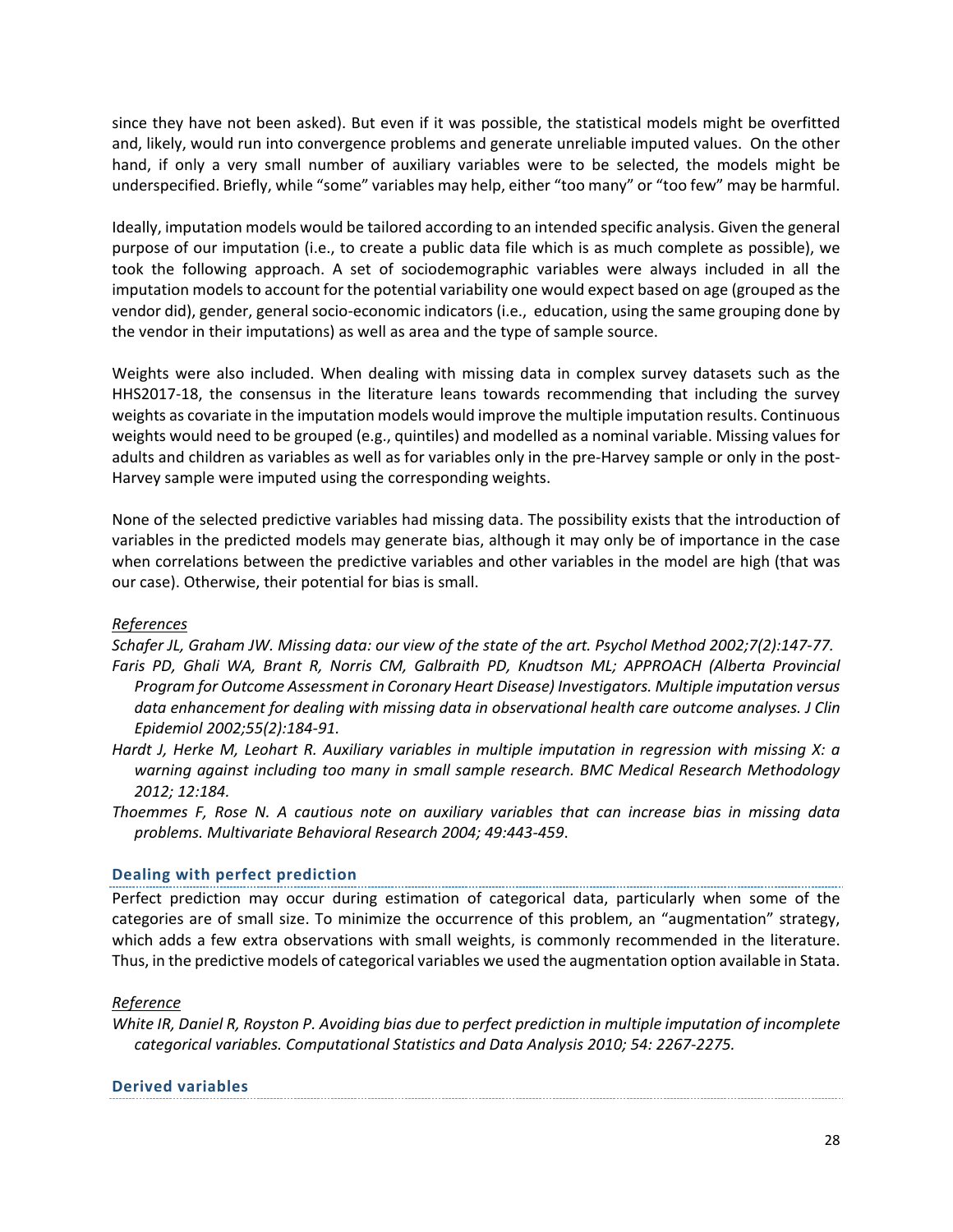Derived variables were imputed directly as if they were additional variables, not re-constructed from imputed values. For instance, we imputed BMI directly rather than imputing weight and height and then re-compute BMI based on these imputed values, which increases the possibility of introducing bias.

#### *Reference*

*White IR, Royston P, Wood A. Multiple imputation using chained equations: Issues and guidance for practice. Statistics in Medicine 2011; 377-399.*

#### **Imputation modelling according to type of variable**

Modelling strategies varied according to the type of variable under consideration. The variables, their categorization, and other relevant notes regarding recodification of values are detailed in the accompanying Excel sheet.

#### **Continuous variables**

For these variables we used Predictive Mean Matching (PMM) instead of linear regression since these variables were highly skewed, hence, not normally distributed. PMM is an alternative tor linear regression that relaxes the assumptions on normality of distribution and linearity for continuous variables. PMM identifies "neighbor values" who have complete data and have predicted values of the variable of interest close to the predicted value for the missing observation. One of these neighbors is randomly chosen as a "donor", and the donor's observed value on the variable replaces the recipient's missing value.

#### **Count outcomes**

Variables that reflect the number of times an event has occurred (e.g., times per week eating some kind of food, or number of years living in one place), in whole numbers equal or greater than zero but not expressed in grouped categories (e.g., 1-3, 4-7, etc., which would be consider an ordinal variable), are considered count variables. These type of variables were modeled using Poisson. In few cases (e.g., number of land lines), the small cell size in some of the categories created convergence problems. To solve this issue, the categories were grouped and, sometimes, simply two categories were created. If so, these variables were imputed via logistic regression models. In addition, in some very few instances, the imputation produced a few values outside of the expected range of the variable (e.g., 8 days when the question was about how many days something happening in the last week). In these cases, we reassigned the out-of-range value the maximum value of the expected range (e.g., 8 days in the last 7 days was coded as 7 days).

#### **Ordinal and multinomial variables**

These are variables with three or more response categories that are ordered and the most appropriate model to model them would be an ordinal model (i.e., ordinal logistic regression). A key assumption in ordinal regression is the proportional odds or parallel regression assumption, which assumes that relationship between the first response category and all the subsequent categories is the same than for the next category versus the subsequent categories, etc., and so one set of coefficients will be enough to describe the relationship. If the assumption is violated, different sets of coefficients will be needed to describe the relationship between categories. Whether or not the assumption holds should be tested for each and all the variables included as predictors in the regression model. However, the assumption will, in practice, often be violated by at least one variable. Assumption violations may or not be substantively trivial and while there are alternative ordinal models that relax the proportionally assumption (i.e., stereotype logistic regression or generalized ordered logit regression), these are not implemented in the multiple imputation routine in Stata. Therefore, to reduce potential estimation problems during the imputations, we decided to treat all these ordinal variables as nominal using polytomous logistic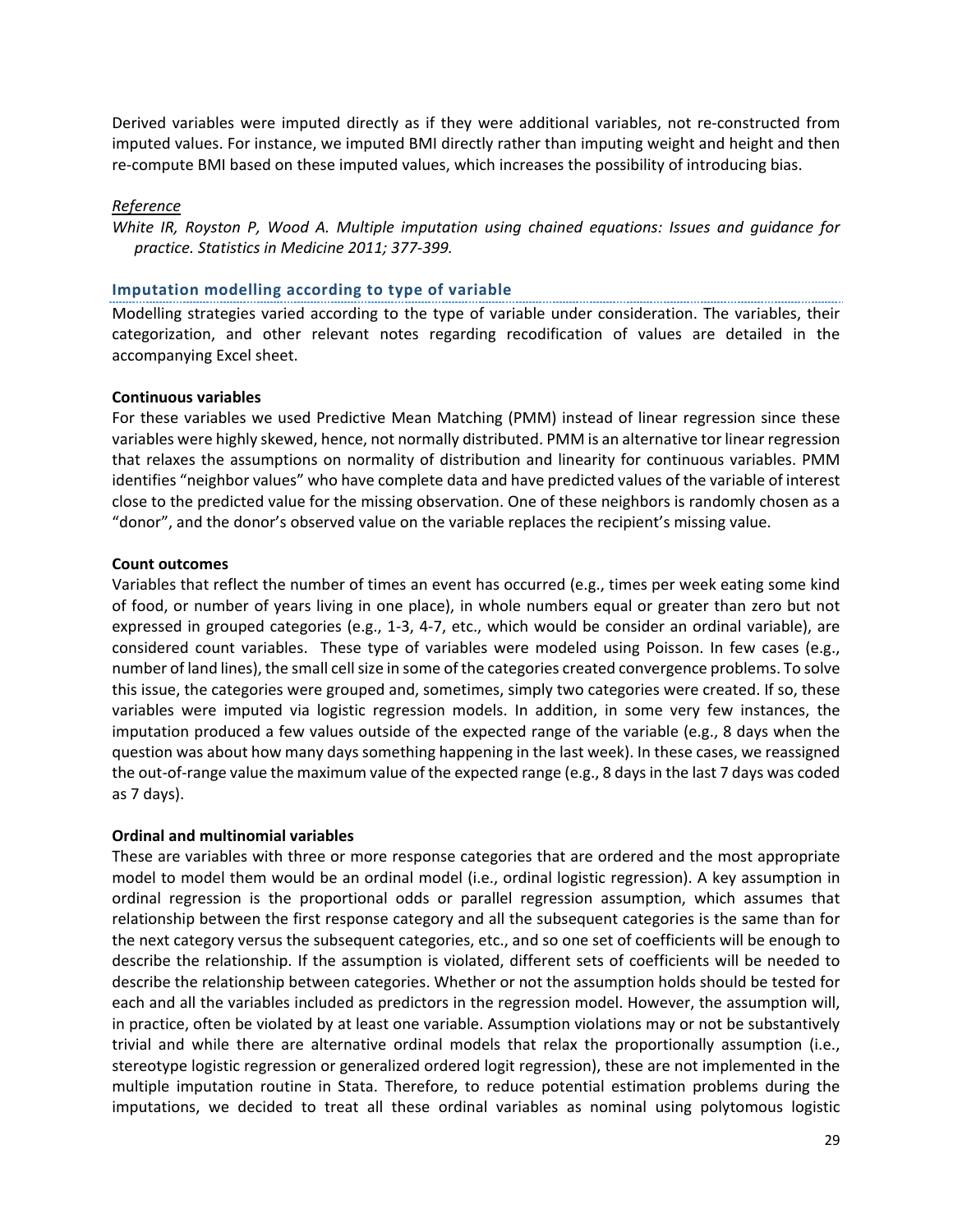regression, assuming no intrinsic order among the response categories. The only drawback, if the proportionality assumption holds, and the imputed variable was truly ordinal, our models would be less parsimonious than if ordinal models were applied.

## *Reference*

*Long JS, Freese J. Regression Models for Categorical Dependent Variables Using Stata. 2nd Edition, Stata Press, Texas, 2006.*

#### **Dichotomous variables**

Prior to model-based imputation we coded all dichotomous variables as 0/1 (many were coded 1/2 in the original dataset). These are the most frequent type of variables in the dataset, and were modelled via logistic regression.

# **Assessment of Imputation**

The results of the imputation for all variables in the HHS2017-18 dataset was assessed by examining differences between the distribution of the imputed values and the originally nonmissing values. We did not observe any consistent pattern (e.g., increase number of outliers) to arise any suspicion on the success of the imputation. Given that the amount of missing data in most variables was small, hardly any imputation will lead to severe bias.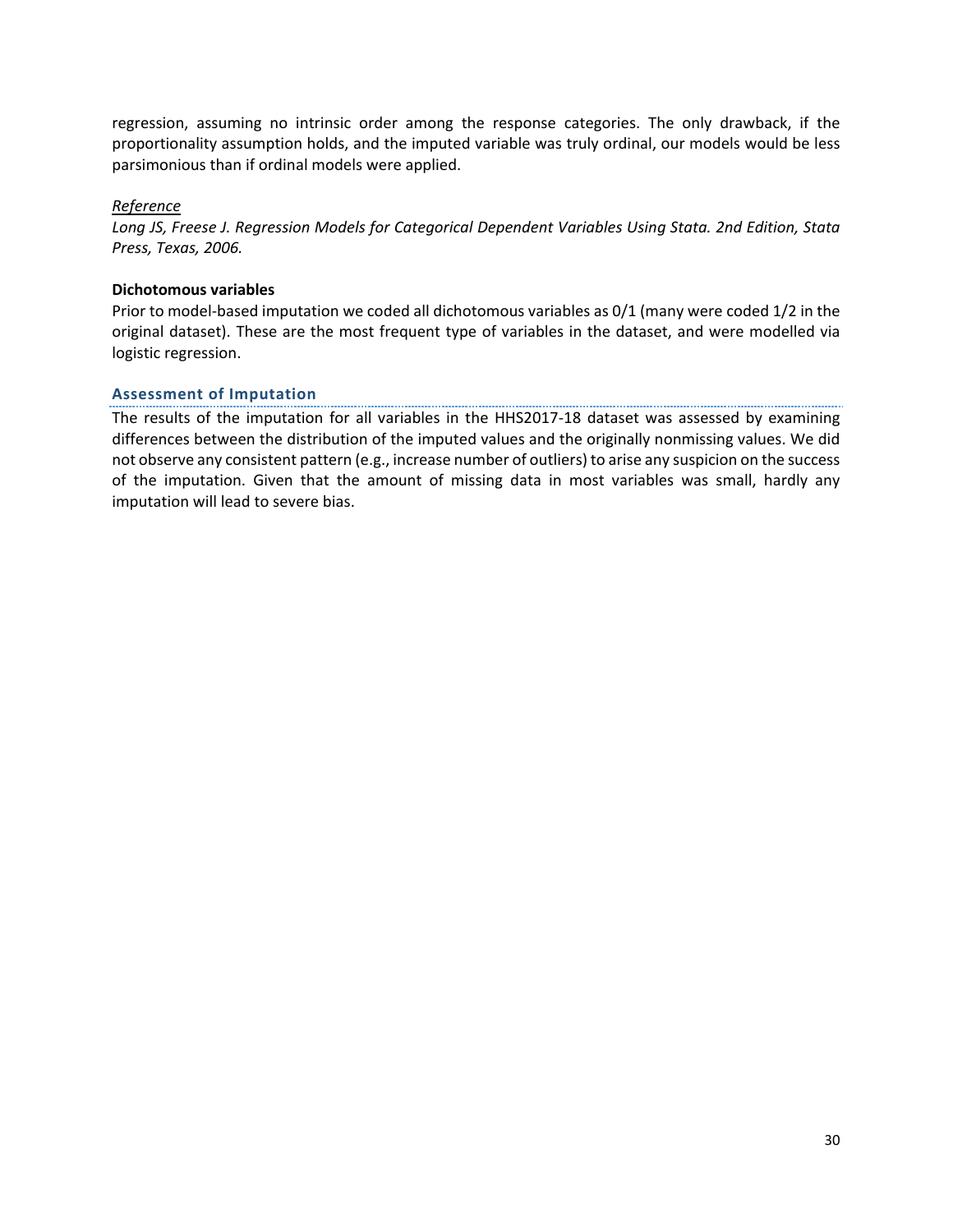# <span id="page-30-0"></span>VARIABLE CODING

## **Geo-coding**

ICF staff assigned geocodes in the form of latitude and longitude coordinates for all records based on respondents' self-reported street name and nearest cross-street. These geocodes were determined using ArcGIS software. The project management team used their best judgement on whether an openend should actually have been originally coded as a close-ended option by taking the following steps:

- Read/review the question and answer options.
- Read/review the open-ended response.
- Determine if the open-ended response should actually have been coded as one of the available close-ended responses.
	- o If yes, insert the back code
	- o If no, leave as is.
- The team met to discuss some of the more ambiguous cases and to ensure consistent coding.

#### **Employment Coding**

We assigned North American Industry Classification System (NAICS) and Standard Occupational Classification (SOC) codes for each respondent who reported that they were working at a job or business in the previous week, or had been taking temporary time off from their job. Respondents reported their occupation (EMP\_5) and their usual activities or duties at that job (EMP\_6). Both the NAICS and the SOC use a schema whereby specific codes are nested hierarchically under more general headings. As described in the technical proposal, we coded the industry and occupation to the third digit. For NAICS codes, the first two digits indicate industry, and the third digit signifies the subsector. For SOC codes, the first two digits signify the major occupation group, and the third digit signifies the minor group. NAICS and SOC codes were assigned in almost all cases. In absence of additional information, the industry code matches the job function itself as closely as possible. We were consistent across the spectrum in all generic cases – in the absence of specificity, we assigned a "catch all" code based on the information at hand. Below are some rules/caveats we used during coding:

- Healthcare profession: Assigned NAICS code 621 if no additional detail available
- Education profession: Assigned SOC code code 25-2 if no additional detail available
- Retail profession: Assigned NAICS codes 44-45 if no additional detail available
- Manufacturing profession: Assigned NAICS codes 31-33 if no additional detail available

Key members of the project management team employed and led a team of coders in performing this task. After a training session which laid out coding rules and processes, coders were assigned a number of records to work on independently. Coders checked in frequently with each other and the lead coder to discuss ambiguities or clarify coding rules. Once independent coding was completed, we conducted three layers of quality control:

- The lead coder reviewed every record and resolved any inconsistencies between the different coders
- The lead coder and project director met to discuss how best to code general categories such as "manager" and "administration."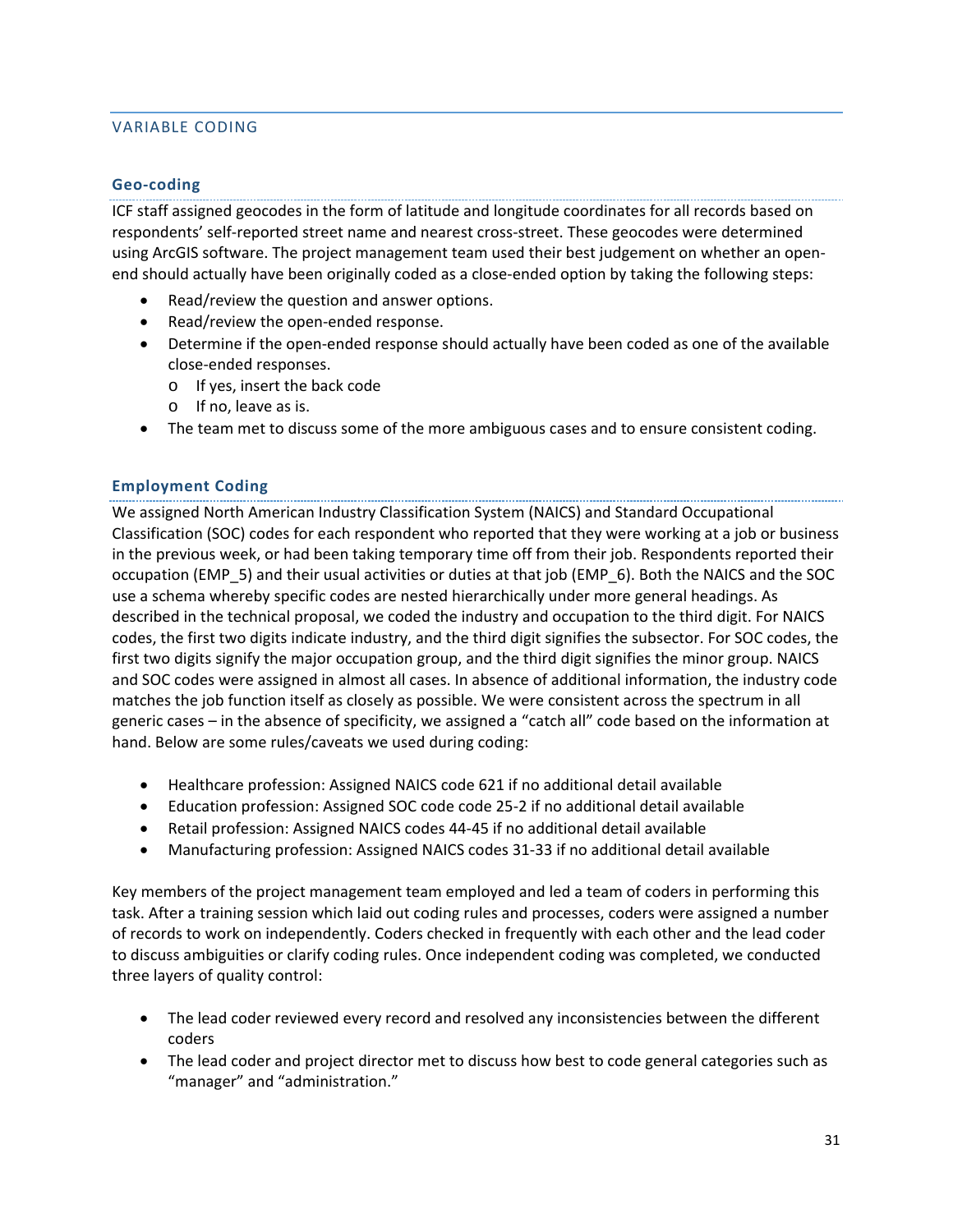• A separate coder performed spot checks and developed additional rules for particularly "vague" occupations such as analyst, provider, caregiver, etc.

Records were left uncoded if:

- They were unemployed, retired, students or homemakers.
- The description provided was completely unclear.

Table 11 below shows the NAICS and SOC coding assignments for a random group of records all working within the Healthcare field.

| <b>EMP_5 - Occupation</b>                                           | <b>EMP_6 - Duties</b>                                                                            | <b>NAICS Code</b><br><b>Assigned</b>                         | <b>SOC Code Assigned</b>                                                                                 |
|---------------------------------------------------------------------|--------------------------------------------------------------------------------------------------|--------------------------------------------------------------|----------------------------------------------------------------------------------------------------------|
| <b>HEALTH CARE</b><br><b>ASSISTANT</b>                              | <b>COVER THE NEEDS OF THE</b><br><b>PATIENTS</b>                                                 | 621 - Ambulatory<br><b>Health Care</b><br>Services           | 31-9 - Medical Assistants                                                                                |
| <b>HEALTH CARE</b><br><b>CONSULTANT</b>                             | MAKING SURE ALL OF THE<br>THINGS ASKED GET DONE FOR<br><b>CUSTOMERS.</b>                         | 621                                                          | 13-1 - Business Operations<br><b>Specialists</b>                                                         |
| <b>HEALTH CARE</b><br><b>PROVIDER</b>                               | PREPARE MEALS FOR<br>PATIENTS, ASSISTING WITH<br>THEIR HYGIENE AND TAKE<br>THEM TO WALK AND ETC. | 621                                                          | 31-1 - Nursing Assistant                                                                                 |
| <b>HEALTH CARE</b><br><b>PROVIDER</b>                               | <b>I TAKE CARE OF MY MOTHER I</b><br><b>COOK CLEAN AND TAKE HER</b><br>TO DOCTOR NURSE           | 621                                                          | 31-1 - Home Health Aide                                                                                  |
| <b>HEALTH CARE</b><br><b>QUALITY MANAGER</b>                        | <b>WELLNESS EDUCATION</b>                                                                        | 621                                                          | 11-9- Medical and Health<br><b>Services Managers</b>                                                     |
| <b>HEALTH CARE</b><br><b>SOCIAL WORKER</b>                          | <b>COUNSELING ON</b><br>PROCEDURES AND MAKING<br><b>APPOINTMENTS</b>                             | 621                                                          | 21-1- Social Workers                                                                                     |
| <b>HEALTH CARE</b><br><b>WORKER</b>                                 | ADMINISTRATIVE/CUSTOMER<br><b>SERVICE</b>                                                        | 621                                                          | $43 - 4$<br><b>Customer Service</b><br>Representatives<br>Miscellaneous Information<br>and Record Clerks |
| <b>HEALTH EDUCATOR</b>                                              | PROMOTE HEALTH AND<br><b>TEACH ABOUT BREAST</b><br><b>FEEDING</b>                                | 611<br>Educational<br>Services                               | 25-3- Miscellaneous<br><b>Teachers and Instructors</b>                                                   |
| <b>HEALTH INSPECTOR</b><br><b>FOR THE CITY OF</b><br><b>HOUSTON</b> | <b>GO INSPECT FOOD PLACES</b>                                                                    | 923<br>Administration of<br><b>Public Health</b><br>Programs | 45-2 - Agricultural<br>Inspectors                                                                        |

**TABLE 11: Examples of NAICS and SOC Coding Assignments**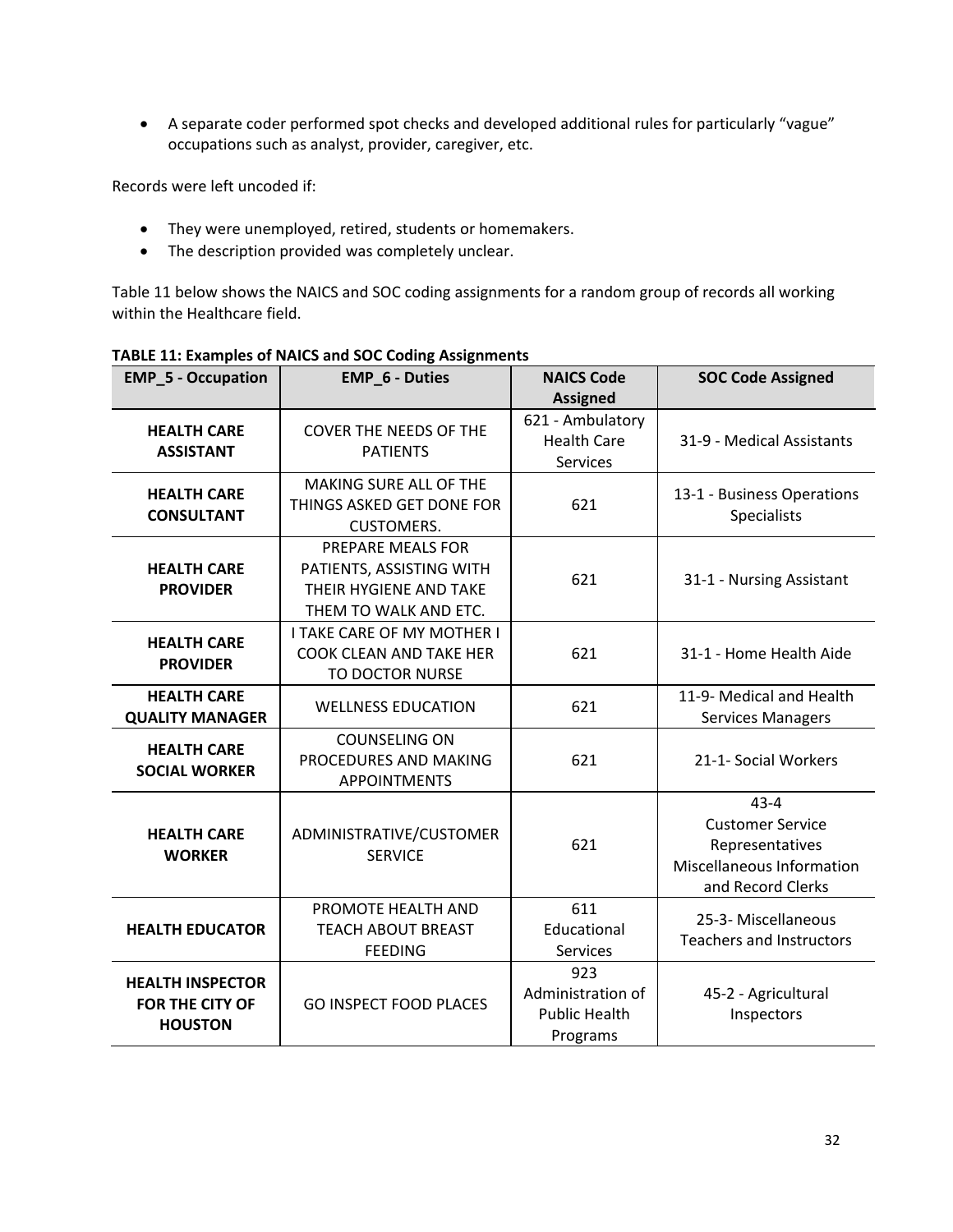# <span id="page-32-0"></span>PROJECT TIMELINE

Table 12 below is a consolidated Master Timeline of the actual project tasks and subtasks.

# **TABLE 12: Project Timeline**

| <b>Task</b>                                           | <b>Start</b> | <b>End</b>        |
|-------------------------------------------------------|--------------|-------------------|
| <b>English Programming &amp; Testing</b>              | 1/9/2017     | 3/8/2017          |
| Programming (Cell and Landline)                       | 1/9/2017     | 1/27/2017         |
| <b>Internal Testing</b>                               | 1/30/2017    | 2/13/2017         |
| Demo Due to UT                                        |              | 2/14/2017         |
| <b>External Testing</b>                               | 2/14/2017    | 2/22/2017         |
| Update Survey Instrument based on UT feedback         | 2/22/2017    | 3/8/2017          |
| <b>English Survey Finalized</b>                       |              | 3/8/2017          |
| <b>Spanish Programming &amp; Testing</b>              | 1/5/2017     | 3/9/2017          |
| Survey Translation (UT)                               | 1/5/2017     | 1/20/2017         |
| Spanish Survey Programming                            | 1/23/2017    | 2/1/2017          |
| <b>Internal Spanish Testing</b>                       | 2/3/2017     | 2/17/2017         |
| Spanish Demo Due to UT                                |              | 2/21/2017         |
| External QC of Spanish Materials                      | 2/22/2017    | 3/1/2017          |
| Update Spanish Survey Instrument based on UT feedback | 3/2/2017     | 3/9/2017          |
| Spanish Survey Finalized                              |              | 3/9/2017          |
| <b>Pretest &amp; Training Activities</b>              | 3/14/2017    | 6/5/2017          |
| <b>Prepare Training Manuals</b>                       |              | 3/14/2017         |
| 1 <sup>st</sup> Interviewer Training (Pretest)        |              | 3/15/2017         |
| Pretest #1                                            | 3/16/2017    | 3/30/2017         |
| Pretest Datafile sent to UT                           |              | 4/4/2017          |
| Pretest Report sent to UT                             |              | 4/11/2017         |
| Pretest Report Reviewed by UT                         | 4/11/2017    | 4/18/2017         |
| Team call to discuss changes                          |              | 4/17/2017         |
| Pretest programming revisions                         | 4/19/2017    | 5/31/2017         |
| 2 <sup>nd</sup> Interviewer Training (Full-fielding)  |              | 5/26/2017         |
| Pretest #2                                            | 6/1/2017     | 6/5/2017          |
| <b>Full Scale Operations</b>                          | 6/8/2017     | 8/27/2017 (pause) |